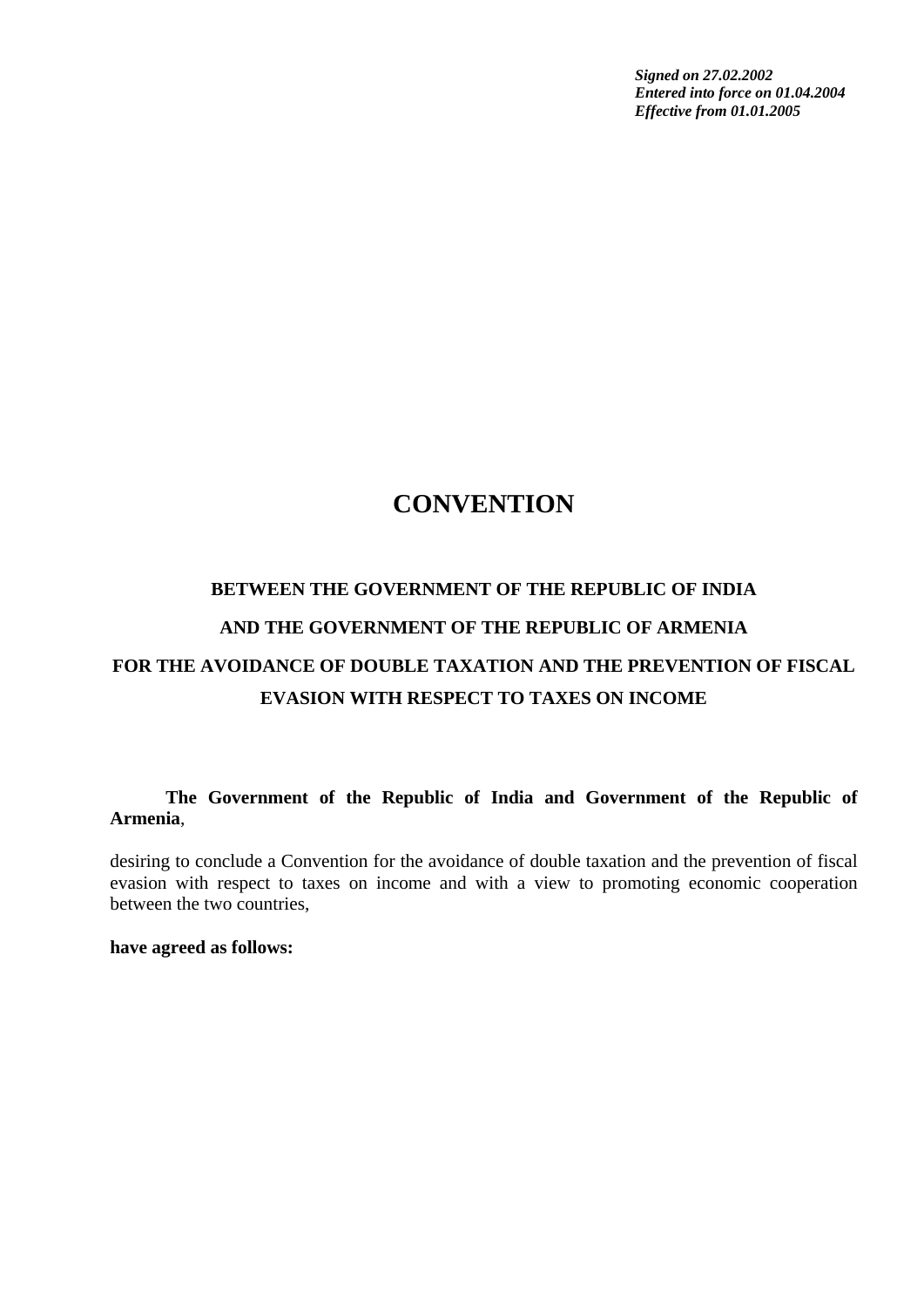## **Article 1 PERSONS COVERED**

This Convention shall apply to persons who are residents of one or both of the Contracting States.

## **Article 2 TAXES COVERED**

1. This Convention shall apply to taxes on income imposed on behalf of a Contracting State or of its political subdivisions or local authorities, irrespective of the manner in which they are levied.

2. There shall be regarded as taxes on income all taxes imposed on total income, or on elements of income, including taxes on gains from the alienation of movable or immovable property and taxes on the total amounts of wages or salaries paid by enterprises.

3. The existing taxes to which the Convention shall apply are in particular:

a) in India, the income tax, including any surcharge thereon; (hereinafter referred to as "Indian tax");

b) in Armenia:

i) the profit tax;

ii) the income tax;

iii) the land tax;

(hereinafter referred to as "Armenian tax").

4. The Convention shall apply also to any identical or substantially similar taxes that are imposed after the date of signature of the Convention in addition to, or in place of, the existing taxes. The competent authorities of the Contracting States shall notify each other of any significant changes that have been made in their taxation laws.

#### **Article 3 GENERAL DEFINITIONS**

1. For the purposes of this Convention, unless the context otherwise requires**:**

a) the term "India" means territory of India and includes the territorial sea and airspace above it, as well as any other maritime zone in which India has sovereign rights, other rights and jurisdiction, according to the Indian law and in accordance with international law, including the U.N. Agreement on the Law of the Sea;

b) the term "Armenia" means the Republic of Armenia;

c) the terms "a Contracting State" and "the other Contracting State" mean the Republic of India or the Republic of Armenia as the context requires;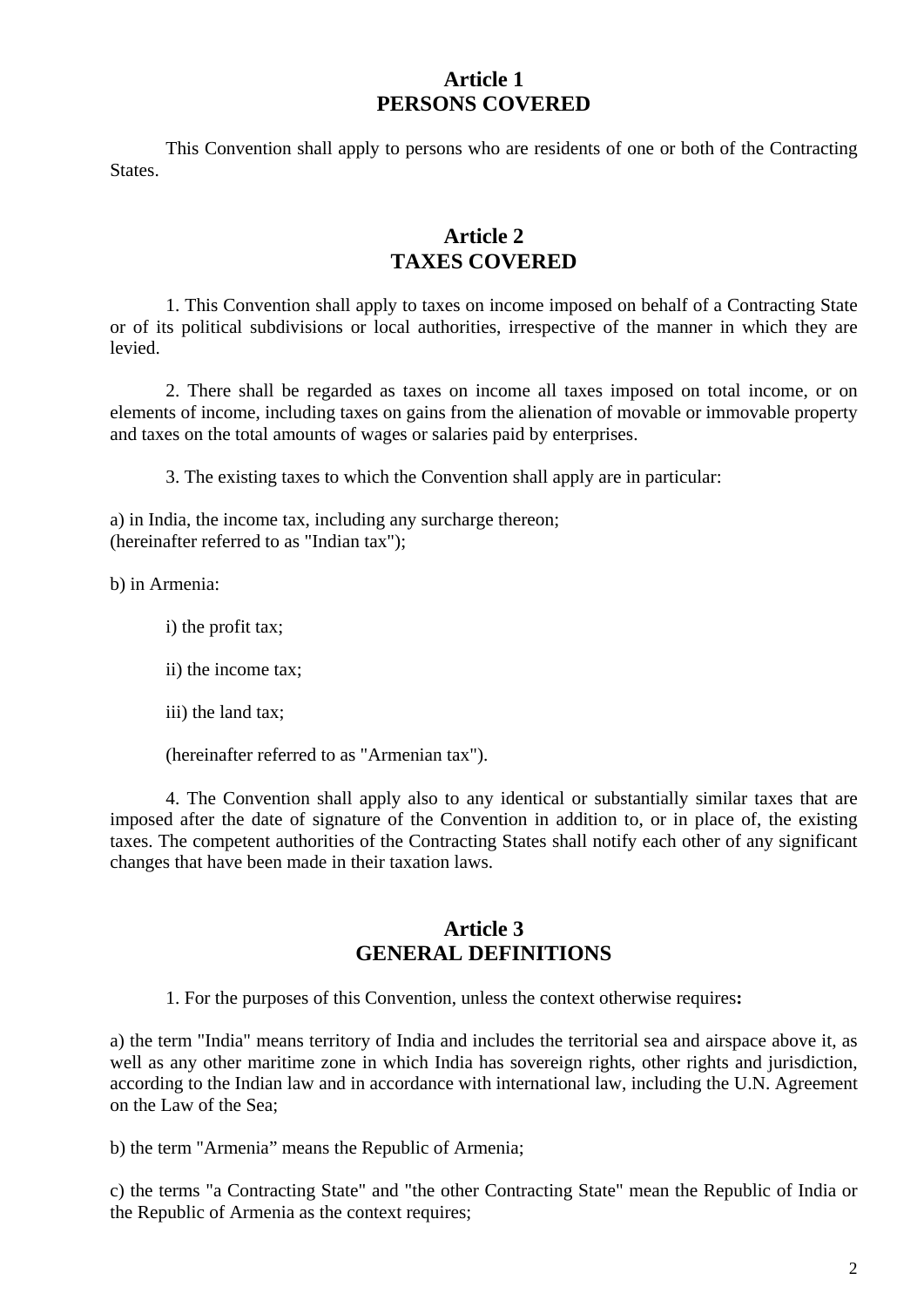d) the term "person" includes an individual, a company, a body of persons and any other entity which is treated as a taxable unit under the taxation laws in force in the respective Contracting States;

e) the term "company" means any body corporate or any entity that is treated as a body corporate for tax purposes;

f) the term "enterprise" applies to the carrying on of any business;

g) the terms "enterprise of a Contracting State" and "enterprise of the other Contracting State" mean respectively an enterprise carried on by a resident of a Contracting State and an enterprise carried on by a resident of the other Contracting State;

h) the term "international traffic" means any transport by a ship or aircraft operated by an enterprise of a Contracting State, except when the ship or aircraft is operated solely between places in the other Contracting State.

i) the term "competent authority" means:

(i) in India the Central Government in the Ministry of Finance (Department of Revenue) or its authorised representatives;

(ii) in Armenia the Ministry of Finance and Economy or its authorised representatives or State Tax Service at the Government or its authorised representatives,

j) the term "national", in relation to a Contracting State means:

(i) any individual possessing the nationality or citizenship of that Contracting State; and

(ii) any legal person, partnership or association deriving its status as such from the laws in force in that Contracting State;

k) the term "tax" means Indian tax or Armenian tax, as the context requires, but shall not include any amount which is payable in respect of any default or omission in relation to the taxes to which this Convention applies or which represents a penalty or fine imposed relating to those taxes:

l) the term "fiscal year" means:

(i) in the case of India: the financial year beginning on the 1-st day of April;

(ii) in the case of Armenia: calendar year.

2. As regards the application of the Convention at any time by a Contracting State, any term not defined therein shall, unless the context otherwise requires, have the meaning that it has at that time under the law of that State for the purposes of the taxes to which the Convention applies, any meaning under the applicable tax laws of that State prevailing over a meaning given to the term under other laws of that State.

## **Article 4 RESIDENT**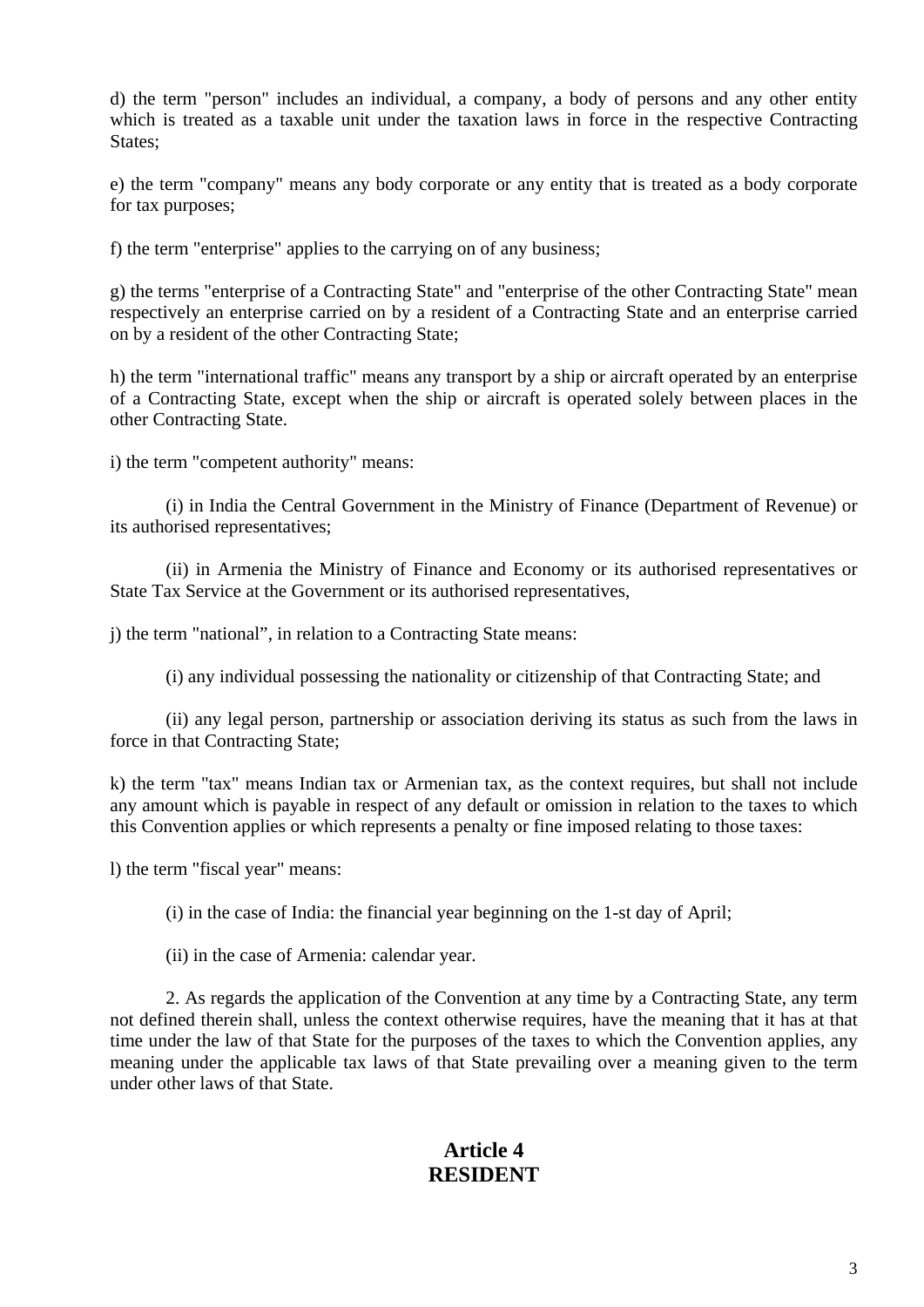1. For the purposes of this Convention, the term "resident of a Contracting State" means any person who, under the laws of that State, is liable to tax therein by reason of his domicile, residence, place of management or any other criterion of a similar nature, and also includes that State and any political subdivision or local authority thereof. This term, however, does not include any person who is liable to tax in that State in respect only of income from sources in that State**.**

2. Where by reason of the provisions of paragraph 1 an individual is a resident of both Contracting States, then his status shall be determined as follows:

a) he shall be deemed to be a resident only of the State in which he has a permanent home available to him; if he has a permanent home available to him in both States, he shall be deemed to be a resident only of the State with which his personal and economic relations are closer (centre of vital interests);

b) if the State in which he has his centre of vital interests cannot be determined, or if he has not a permanent home available to him in either State, he shall be deemed to be a resident only of the State in which he has an habitual abode;

c) if he has an habitual abode in both States or in neither of them, he shall be deemed to be a resident only of the State of which he is a national;

d) if he is a national of both States or of neither of them, the competent authorities of the Contracting States shall settle the question by mutual agreement.

3. Where by reason of the provisions of paragraph 1 a person other than an individual is a resident of both Contracting States, then it shall be deemed to be a resident only of the State in which its place of effective management is situated. If the State in which its place of effective management is situated cannot be determined, the competent authorities of the Contracting States shall settle the question by mutual agreement.

#### **Article 5 PERMANENT ESTABLISHMENT**

1. For the purposes of this Convention, the term "permanent establishment" means a fixed place of business through which the business of an enterprise is wholly or partly carried on.

2. The term "permanent establishment" includes especially:

a) a place of management;

b) a branch;

c) an office;

d) a factory;

e) a workshop;

f) a sales outlet;

g) a warehouse in relation to a person providing storage facilities for others;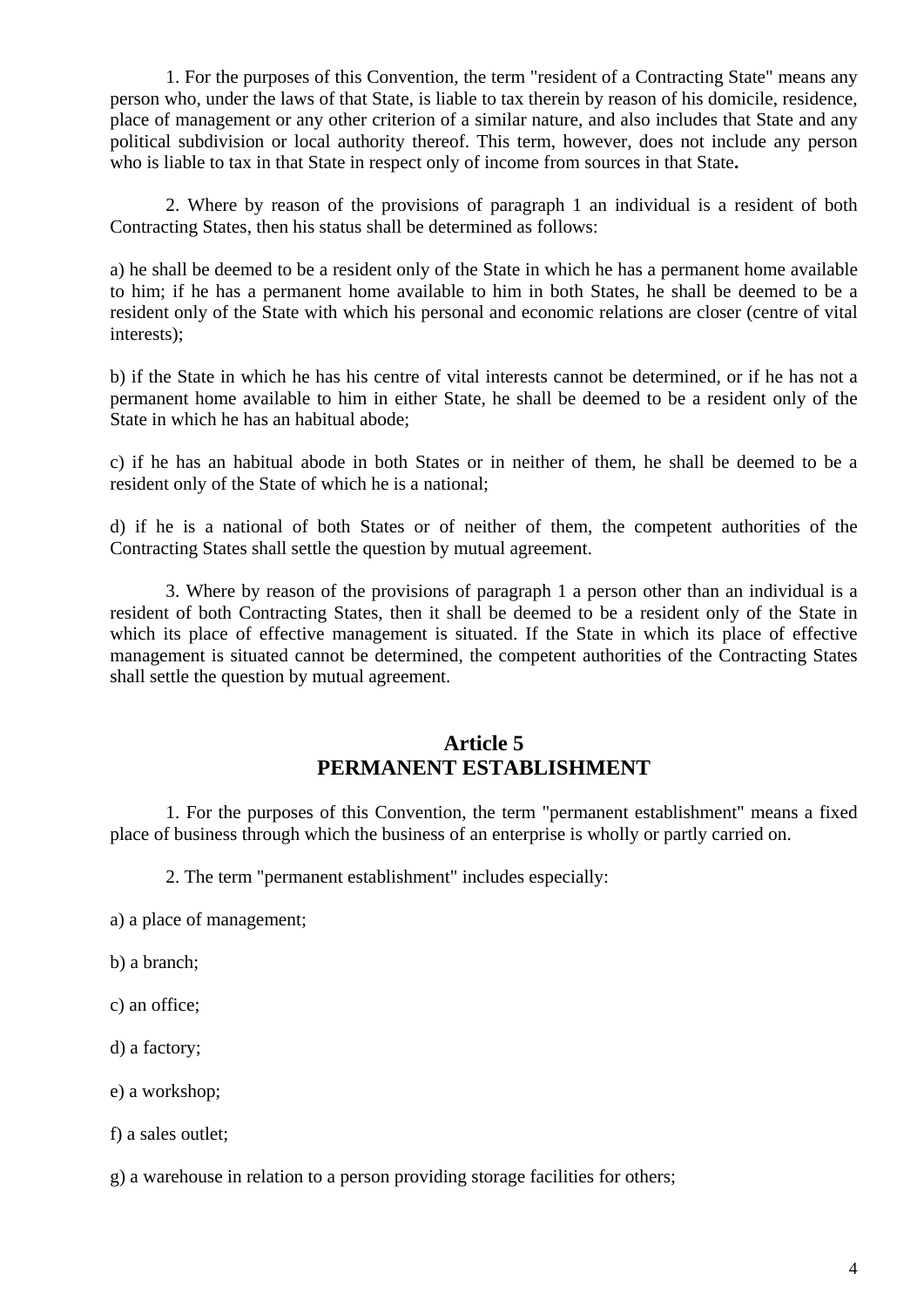h) a farm, plantation or other place where agricultural, forestry, plantation or related activities are carried on; and

i ) a mine, an oil or gas well, a quarry or any other place of exploration or extraction of natural resources.

3. A building site or construction, installation or assembly project or supervisory activities in connection therewith constitutes a permanent establishment only if such site, project or activities last more than 270 days.

4. Notwithstanding the preceding provisions of this Article the term "permanent establishment" shall be deemed not to include:

a) the use of facilities solely for the purpose of storage or display of goods or merchandise belonging to the enterprise;

b) the maintenance of a stock of goods or merchandise belonging to the enterprise solely for the purpose of storage or display;

c) the maintenance of a stock of goods or merchandise belonging to the enterprise solely for the purpose of processing by another enterprise;

d) the maintenance of a fixed place of business solely for the purpose of purchasing goods or merchandise or of collecting information, for the enterprise;

e) the maintenance of a fixed place of business solely for the purposes of carrying on, for the enterprise, any other activity of a preparatory or auxiliary character;

f) the maintenance of a fixed place of business solely for any combination of activities mentioned in subparagraphs (a) to (e), provided that the overall activity of the fixed place of business resulting from this combination is of a preparatory or auxiliary character.

5. Notwithstanding the provisions of paragraphs 1 and 2, where a person - other than an agent of an independent status to whom paragraph 7 applies - is acting in a Contracting State on behalf of an enterprise of the other Contracting State, that enterprise shall be deemed to have a permanent establishment in the first - mentioned Contracting State in respect of any activities which that person undertakes for the enterprise, if such a person:

a) has and habitually exercises in that State an authority to conclude contracts in the name of the enterprise, unless the activities of such person are limited to those mentioned in paragraph 4 which, if exercised through a fixed place of business, would not make this fixed place of business a permanent establishment under the provisions of that paragraph, or

b) has no authority to conclude contracts in the name of the enterprise, but habitually maintains in the first-mentioned State a stock of goods or merchandise from which he regularly delivers goods or merchandise on behalf of the enterprise; or

c) habitually secures orders in the first-mentioned State, wholly or almost wholly for the enterprise itself.

6. Notwithstanding the preceding provisions of this Article, an insurance enterprise of a Contracting State shall, except in regard to re-insurance, be deemed to have a permanent establishment in the other Contracting State if it collects premiums in the territory of that other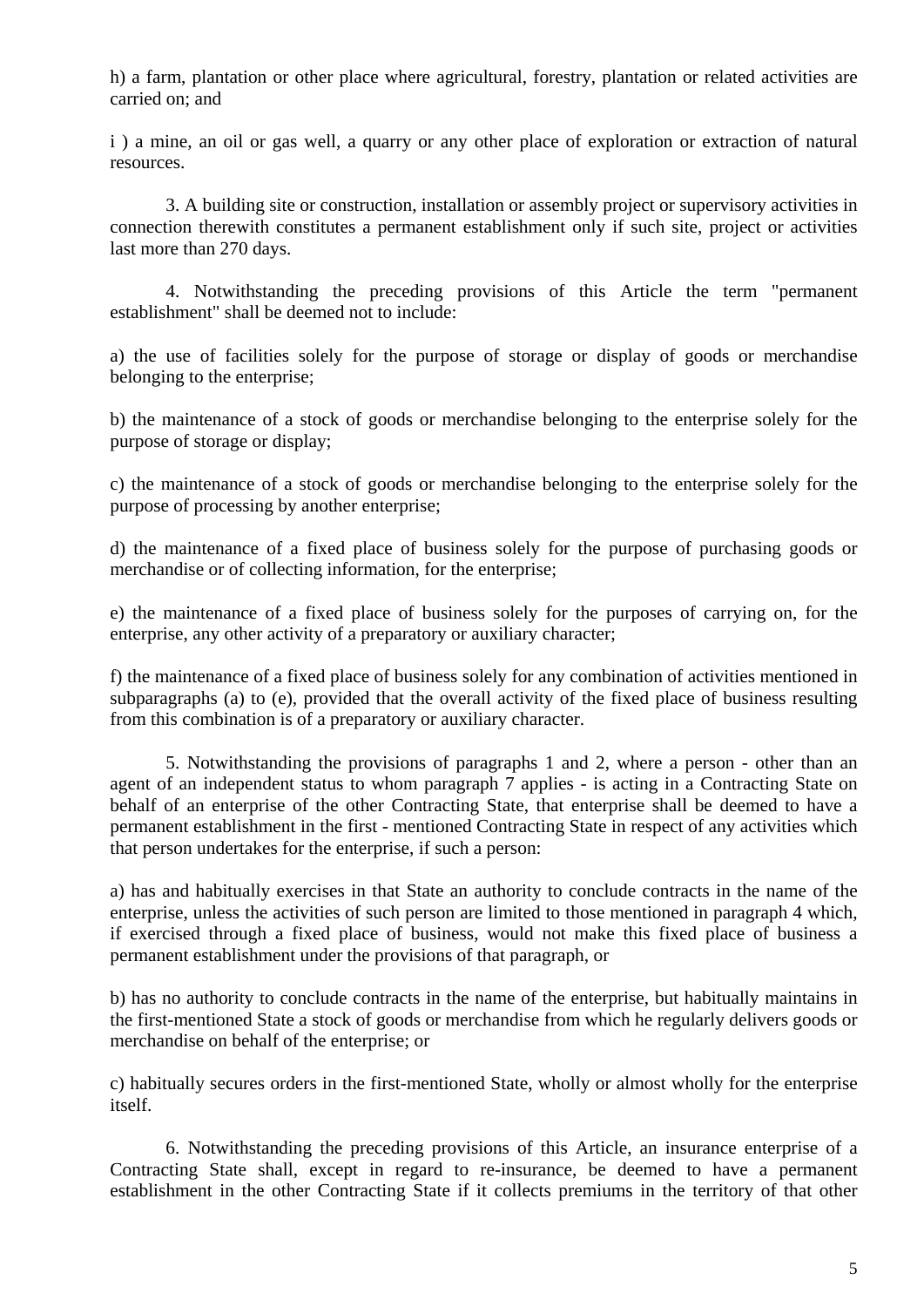State or insures risks situated therein through a person other than an agent of an independent status to whom paragraph 7 applies.

7. An enterprise shall not be deemed to have a permanent establishment in a Contracting State merely because it carries on business in that State through a broker, general commission agent or any other agent of an independent status, provided that such persons are acting in the ordinary course of their business. However, when the activities of such an agent are devoted wholly or almost wholly on behalf of that enterprise, he will not be considered an agent of an independent status within the meaning of this paragraph.

8. The fact that a company which is a resident of a Contracting State controls or is controlled by a company which is a resident of the other Contracting State, or which carries on business in that other State (whether through a permanent establishment or otherwise), shall not of itself constitute either company a permanent establishment of the other.

#### **Article 6 INCOME FROM IMMOVABLE PROPERTY**

1. Income derived by a resident of a Contracting State from immovable property (including income from agriculture or forestry) situated in the other Contracting State may be taxed in that other State.

2. The term "immovable property" shall have the meaning which it has under the law of the Contracting State in which the property in question is situated. The term shall in any case include property accessory to immovable property, livestock and equipment used in agriculture and forestry, rights to which the provisions of general law respecting landed property apply, usufruct of immovable property and rights to variable or fixed payments as consideration for the working of, or the right to work, mineral deposits, sources and other natural resources; ships, boats and aircraft shall not be regarded as immovable property.

3. The provisions of paragraph 1 shall apply to income derived from the direct use, letting, or use in any other form of immovable property.

4. The provisions of paragraph 1 and 3 shall also apply to the income from immovable property of an enterprise and to income from immovable property used for the performance of independent personal services.

#### **Article 7 BUSINESS PROFITS**

1. The profits of an enterprise of a Contracting State shall be taxable only in that State unless the enterprise carries on business in the other Contracting State through a permanent establishment situated therein. If the enterprise carries on business as aforesaid, the profits of the enterprise may be taxed in the other State but only so much of them as is attributable to that permanent establishment.

2. Subject to the provisions of paragraph 3, where an enterprise of a Contracting State carries on business in the other Contracting State through a permanent establishment situated therein, there shall in each Contracting State be attributed to that permanent establishment the profits which it might be expected to make if it were a distinct and separate enterprise engaged in the same or similar activities under the same or similar conditions and dealing wholly independently with the enterprise of which it is a permanent establishment.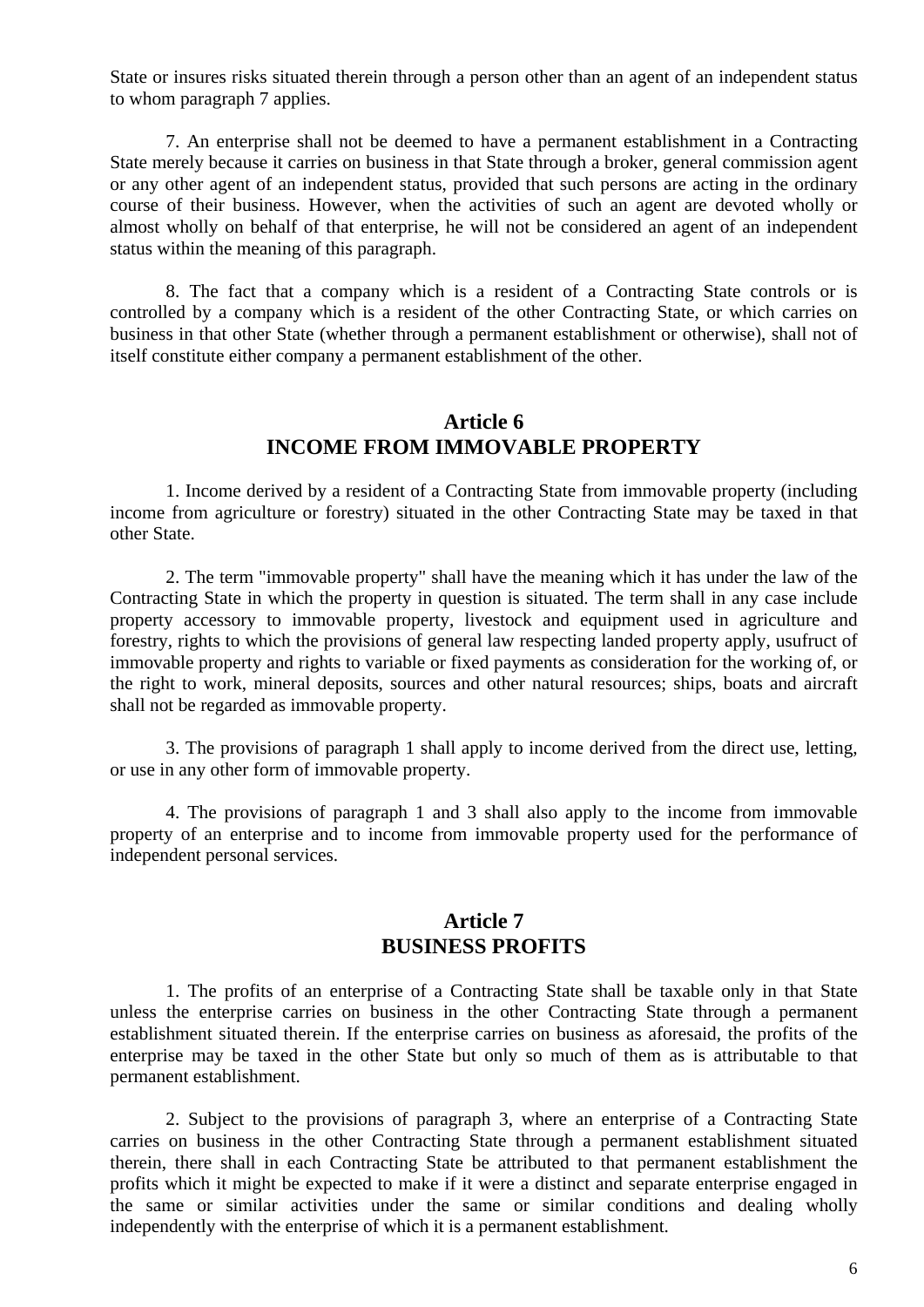3. In determining the profits of a permanent establishment, there shall be allowed as deductions expenses which are incurred for the purposes of the business of the permanent establishment, including executive and general administrative expenses so incurred, whether in the State in which the permanent establishment is situated or elsewhere, in accordance with the provisions of and subject to the limitations of the tax laws of that State.

However, no such deduction shall be allowed in respect of amounts, if any, paid (otherwise than towards reimbursement of actual expenses) by the permanent establishment to the enterprise, by way of royalties, fees or other similar payments in return for the use of patents or other rights, or by way of commission, for services performed or for management, or, except in the case of a banking enterprise, by way of interest on moneys lent to the permanent establishment.

Likewise, no account shall be taken, in determining the profits of a permanent establishment, for amounts charged (otherwise than towards reimbursement of actual expenses) by the permanent establishment to the enterprise, by way of royalties, fees or other similar payments in return for the use of patents or other rights, or by way of commission for services performed or for management, or, except in the case of a banking enterprise by way of interest on moneys lent to the enterprise.

4. Insofar as it has been customary in a Contracting State to determine the profits to be attributed to a permanent establishment on the basis of an apportionment of the total profits of the enterprise to its various parts, nothing in paragraph 2 shall preclude that Contracting State from determining the profits to be taxed by such an apportionment as may be customary; the method of apportionment adopted shall, however, be such that the result shall be in accordance with the principles contained in this Article.

5. No profits shall be attributed to a permanent establishment by reason of the mere purchase by that permanent establishment of goods or merchandise for the enterprise.

6. For the purposes of the preceding paragraphs, the profits to be attributed to the permanent establishment shall be determined by the same method year by year unless there is good and sufficient reason to the contrary.

7. Where profits include items of income which are dealt with separately in other Article of this Convention, then the provisions of those Articles shall not be affected by the provisions of this Article.

#### **Article 8 SHIPPING AND AIR TRANSPORT**

1. Profits derived by an enterprise of a Contracting State from the operation of ships or aircraft in international traffic shall be taxable only in that State.

2. Profits derived by a transportation enterprise which is a resident of a Contracting State from the use, maintenance, or rental of containers (including trailers and other equipment for the transport of containers) used for the transport of goods or merchandise in international traffic shall be taxable only in that Contracting State unless the containers are used solely within the other Contracting State.

3. The provisions of paragraph 1 shall also apply to profits from the participation in a pool, a joint business or an international operating agency.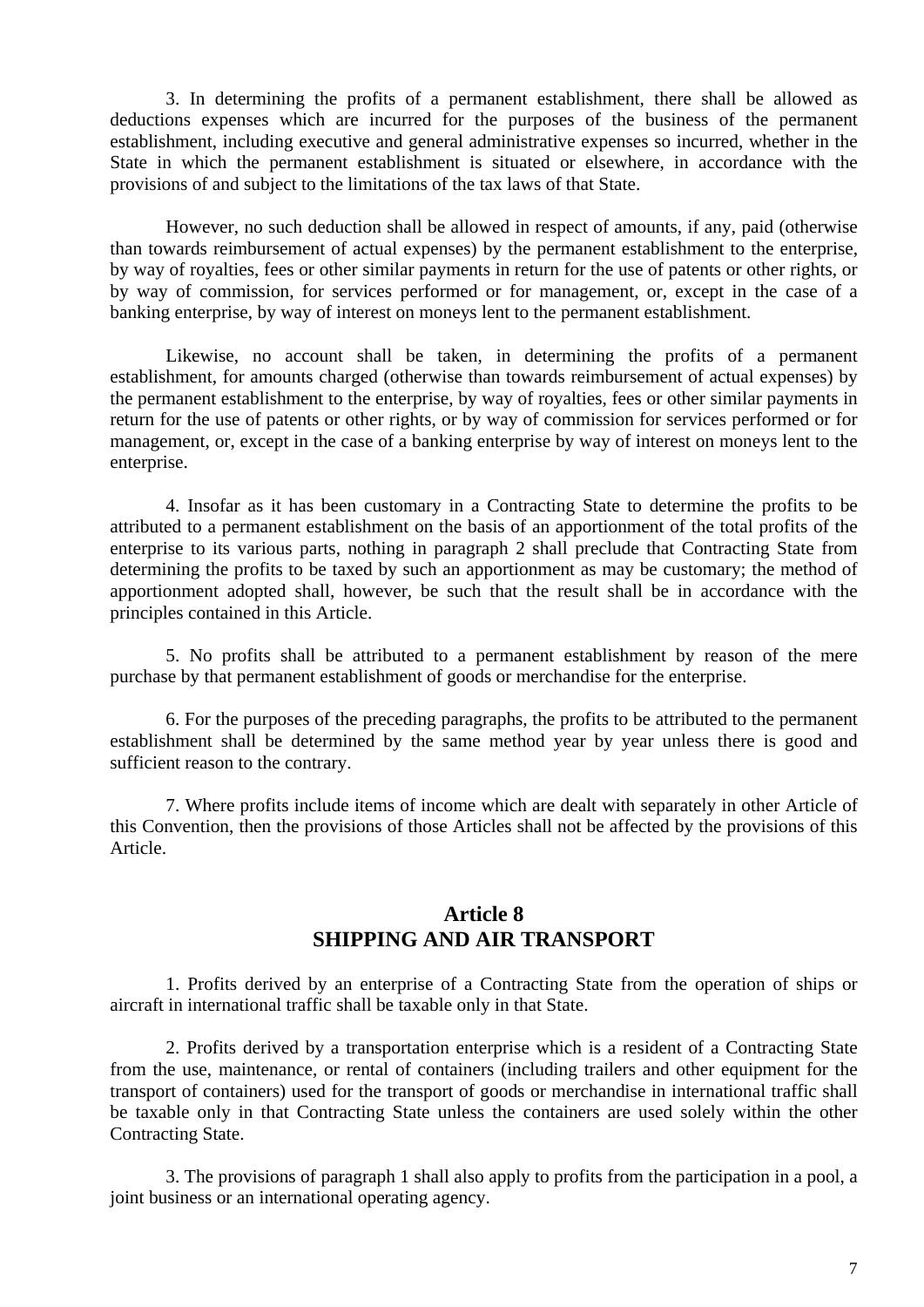# **Article 9 ASSOCIATED ENTERPRISES**

#### 1. Where

a) an enterprise of a Contracting State participates directly or indirectly in the management, control or capital of an enterprise of the other Contracting State, or

b) the same persons participate directly or indirectly in the management, control or capital of an enterprise of a Contracting State and an enterprise of the other Contracting State,

and in either case conditions are made or imposed between the two enterprises in their commercial or financial relations which differ from those which would be made between independent enterprises, then any profits which would, but for those conditions, have accrued to one of the enterprises, but, by reason of those conditions, have not so accrued, may be included in the profits of that enterprise and taxed accordingly.

2. Where a Contracting State includes in the profits of an enterprise of that State - and taxes accordingly - profits on which an enterprise of the other Contracting State has been charged to tax in that other State and the profits so included are profits which would have accrued to the enterprise of the first-mentioned State if the conditions made between the two enterprises had been those which would have been made between independent enterprises, then that other State shall make an appropriate adjustment to the amount of the tax charged therein on those profits. In determining such adjustment, due regard shall be had to the other provisions of this Convention and the competent authorities of the Contracting States shall if necessary consult each other.

#### **Article 10 DIVIDENDS**

1. Dividends paid by a company which is a resident of a Contracting State to a resident of the other Contracting State may be taxed in that other State.

2. However, such dividends may also be taxed in the Contracting State of which the company paying the dividends is a resident and according to the laws of that State, but if the recipient is the beneficial owner of the dividends the tax so charged shall not exceed 10 per cent of the gross amount of the dividends. This paragraph shall not affect the taxation of the company in respect of the profits out of which the dividends are paid.

3. The term "dividends" as used in this Article means income from shares or other rights, not being debt-claims, participating in profits, as well as income from other corporate rights which is subjected to the same taxation treatment as income from shares by the laws of the State of which the company making the distribution is a resident.

4. The provisions of paragraphs 1 and 2 shall not apply if the beneficial owner of the dividends, being a resident of a Contracting State, carries on business in the other Contracting State of which the company paying the dividends is a resident, through a permanent establishment situated therein, or performs in that other State independent personal services from a fixed base situated therein, and the holding in respect of which the dividends are paid is effectively connected with such permanent establishment or fixed base. In such case the provisions of Article 7 or Article 14, as the case may be, shall apply.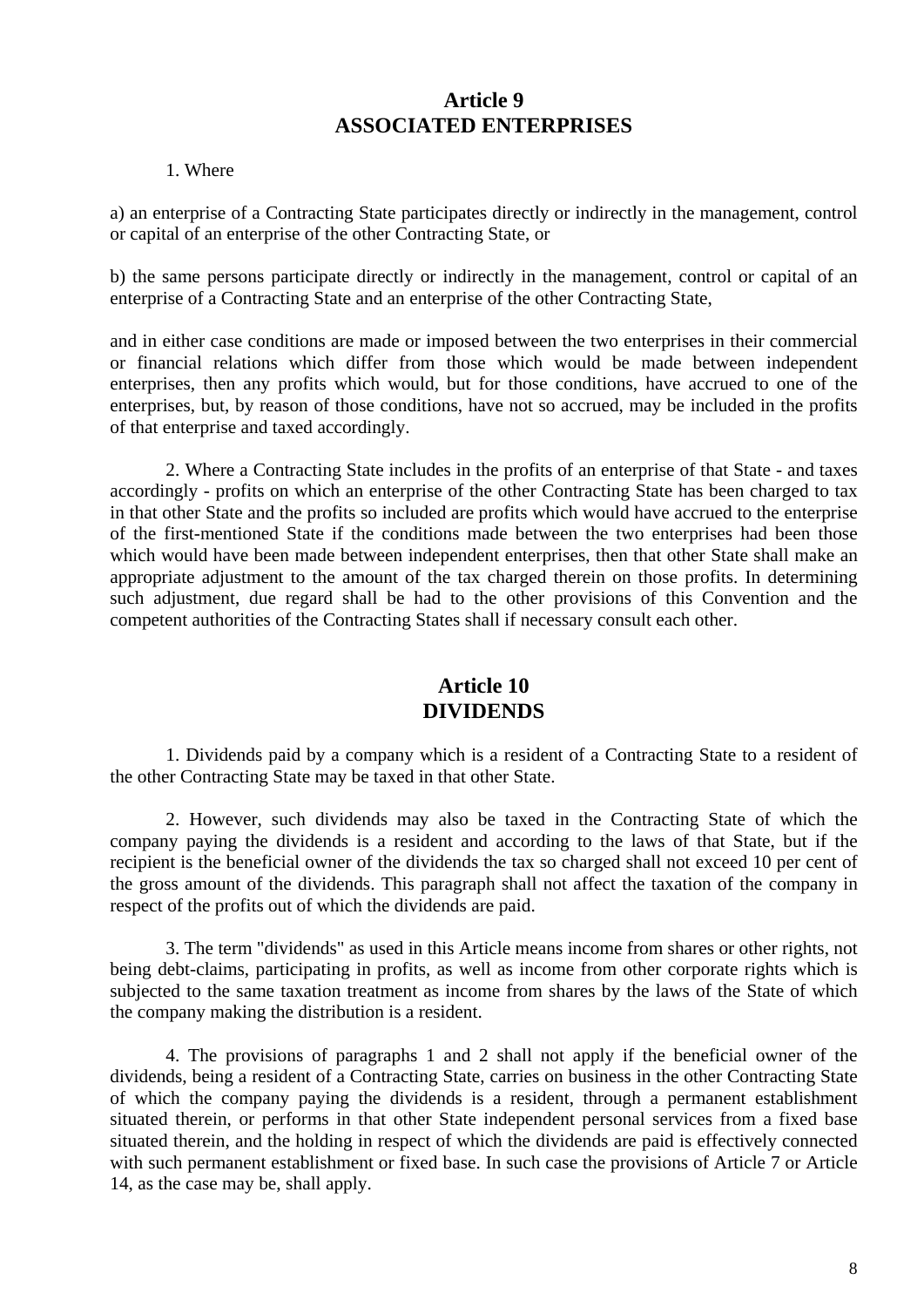5. Where a company which is a resident of a Contracting State derives profits or income from the other Contracting State, that other State may not impose any tax on the dividends paid by the company, except insofar as such dividends are paid to a resident of that other State or insofar as the holding in respect of which the dividends are paid is effectively connected with a permanent establishment or a fixed base situated in that other State, nor subject the company's undistributed profits to a tax on the company's undistributed profits, even if the dividends paid or the undistributed profits consist wholly or partly of profits or income arising in such other State.

#### **Article 11 INTEREST**

1. Interest arising in a Contracting State and paid to a resident of the other Contracting State may be taxed in that other State.

2. However, such interest may also be taxed in the Contracting State in which it arises, and according to the laws of that State, but if the recipient is the beneficial owner of the interest, the tax so charged shall not exceed 10 per cent of the gross amount of the interest.

3. Notwithstanding the provisions of paragraph 2, interest arising in a Contracting State shall be exempt from tax in that State, provided that it is derived and beneficially owned by:

a) the Government, a political sub-division or a local authority of the other Contracting State; or

b) (i) in the case of India the Reserve Bank of India**;**

(ii) in the case of Armenia the Central Bank of Armenia;

c) any other institution as may be agreed upon from time to time between the competent authorities of the Contracting States through exchange of letters.

4. The term "interest" as used in this Article means income from debt-claims of every kind, whether or not secured by mortgage and whether or not carrying a right to participate in the debtor's profits, and in particular, income from government securities and income from bonds or debentures, including premiums and prizes attaching to such securities, bonds or debentures. Penalty charges for late payment shall not be regarded as interest for the purpose of this Article.

5. The provisions of paragraphs 1 and 2 shall not apply if the beneficial owner of the interest, being a resident of a Contracting State, carries on business in the other Contracting State in which the interest arises, through a permanent establishment situated therein, or performs in that other State independent personal services from a fixed base situated therein, and the debt-claim in respect of which the interest is paid is effectively connected with such permanent establishment or fixed base. In such case the provisions of Article 7 or Article 14, as the case may be, shall apply.

6. Interest shall be deemed to arise in a Contracting State when the payer is a resident of that State. Where, however, the person paying the interest, whether he is a resident of a Contracting State or not, has in a Contracting State a permanent establishment or a fixed base in connection with which the indebtedness on which the interest is paid was incurred, and such interest is borne by such permanent establishment or fixed base, then such interest shall be deemed to arise in the State in which the permanent establishment or fixed base is situated.

7. Where, by reason of a special relationship between the payer and the beneficial owner or between both of them and some other person, the amount of the interest, having regard to the debt claim for which it is paid, exceeds the amount which would have been agreed upon by the payer and the beneficial owner in the absence of such relationship, the provisions of this Article shall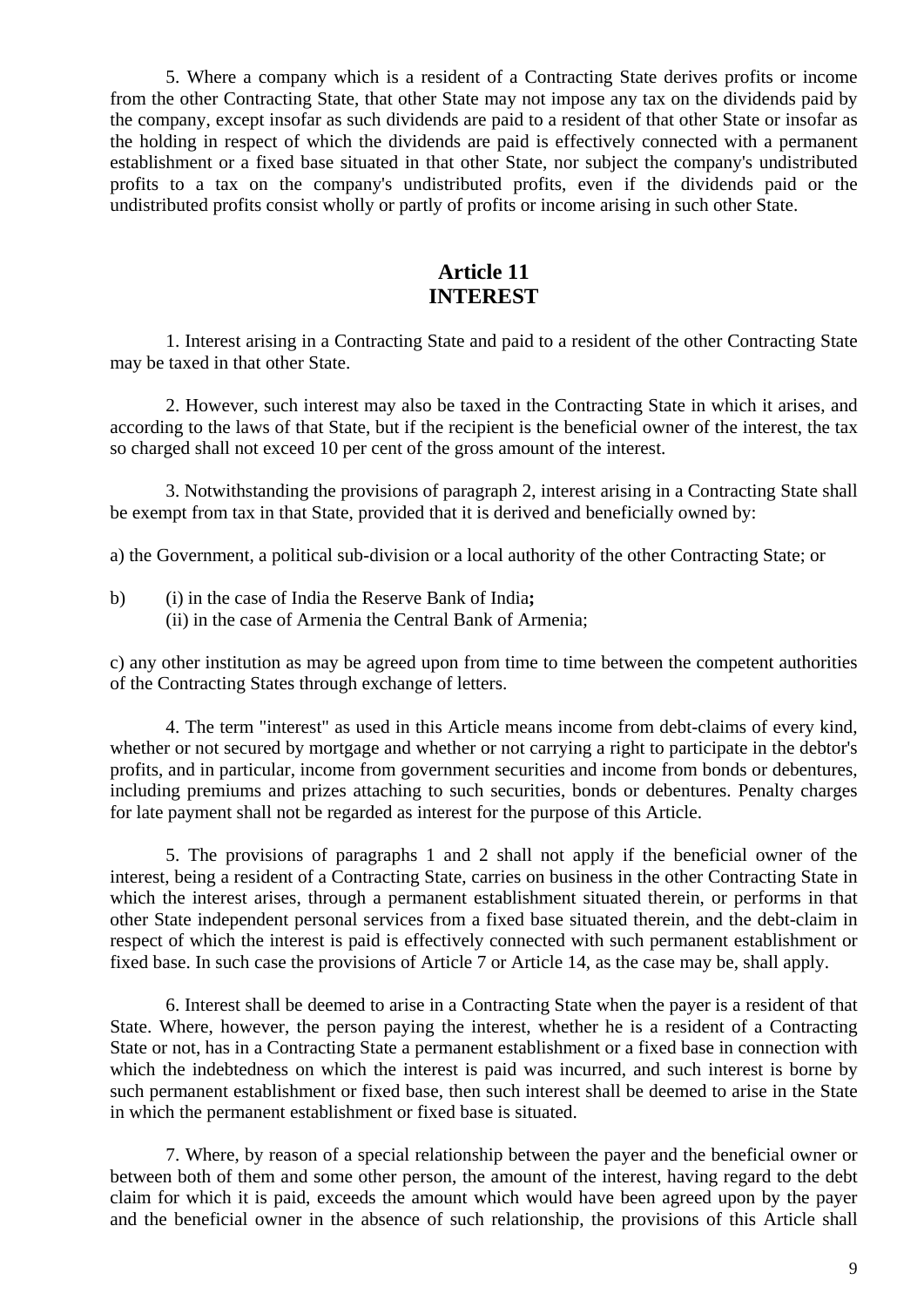apply only to the last-mentioned amount. In such case, the excess part of the payments shall remain taxable according to the laws of each Contracting State, due regard being had to the other provisions of this Convention.

#### **Article 12 ROYALTIES AND FEES FOR TECHNICAL SERVICES**

1. Royalties or fees for technical services arising in a Contracting State and paid to a resident of the other Contracting State may be taxed in that other State.

2. However, such royalties or fees for technical services may also be taxed in the Contracting State in which they arise and according to the laws of that State, but if the beneficial owner of the royalties or fees for technical services is a resident of the other Contracting State the tax so charged shall not exceed 10 percent of the gross amount of the royalties or fees for technical services.

3. (a) The term "royalties" as used in this Article means payments of any kind received as a consideration for the use of, or the right to use, any copyright of literary, artistic or scientific work including cinematograph films or films or tapes used for television or radio broadcasting, any patent, trade mark, design or model, plan, secret formula or process, or for the use of, or the right to use, industrial, commercial or scientific equipment, or for information concerning industrial, commercial or scientific experience.

(b) The term "fees for technical services" as used in this Article means payments of any kind, other than those mentioned in Article 14 and Article 15 of this Convention as consideration for managerial or technical or consultancy services, including the provision of services of technical or other personnel.

4. The provisions of paragraphs 1 and 2 shall not apply if the beneficial owner of the royalties or fees for technical services being a resident of a Contracting State, carries on business in the other Contracting State in which the royalties or fees for technical services arise, through a permanent establishment situated therein, or performs in that other State independent personal services from a fixed base situated therein, and the right or property in respect of which the royalties or fees for technical services are paid is effectively connected with such permanent establishment or fixed base. In such case the provisions of Article 7 or Article 14, as the case may be, shall apply.

5. Royalties or fees for technical services shall be deemed to arise in a Contracting State when the payer is a resident of that State. Where, however, the person paying the royalties or fees for technical services, whether he is a resident of a Contracting State or not, has in a Contracting State a permanent establishment or a fixed base in connection with which the liability to pay the royalties or fees for technical services was incurred, and such royalties or fees for technical services are borne by such permanent establishment or fixed base, then such royalties or fees for technical services shall be deemed to arise in the State in which the permanent establishment or fixed base is situated.

6. Where, by reason of a special relationship between the payer and the beneficial owner or between both of them and some other person, the amount of the royalties or fees for technical services, having regard to the use, right or information for which they are paid exceeds the amount which would have been agreed upon by the payer and the beneficial owner in the absence of such relationship, the provisions of this Article shall apply only to the last-mentioned amount. In such case, the excess part of the payments shall remain taxable according to the laws of each Contracting State, due regard being had to the other provisions of this Convention.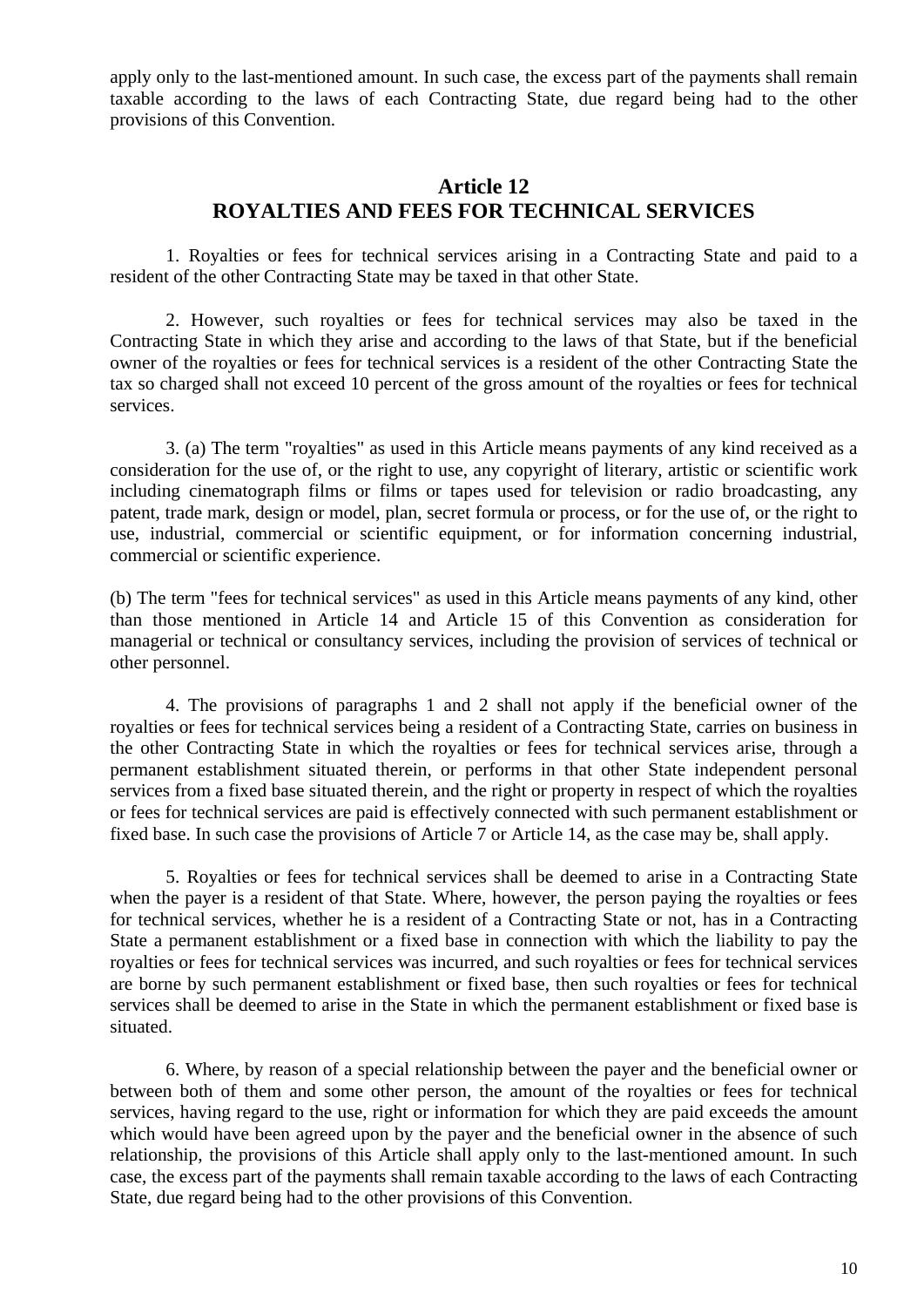# **Article 13 CAPITAL GAINS**

1. Gains derived by a resident of a Contracting State from the alienation of immovable property referred to in Article 6 and situated in the other Contracting State may be taxed in that other State.

2. Gains from the alienation of movable property forming part of the business property of a permanent establishment which an enterprise of a Contracting State has in the other Contracting State or of movable property pertaining to a fixed base available to a resident of a Contracting State in the other Contracting State for the purpose of performing independent personal services, including such gains from the alienation of such a permanent establishment (alone or with the whole enterprise) or of such fixed base, may be taxed in that other State.

3. Gains derived by a resident of a Contracting State from the alienation of ships or aircraft operated in international traffic, or movable property pertaining to the operation of such ships or aircraft, shall be taxable only in that State.

4. Gains from the alienation of shares of the capital stock of, or other corporate rights in, a company the property of which consists directly or indirectly principally of immovable property situated in a Contracting State may be taxed in that State.

5. Gains from the alienation of shares other than those mentioned in paragraph 4 in a company which is a resident of a Contracting State may be taxed in that State.

6. Gains from the alienation of any property other than that referred to in paragraphs 1, 2, 3, 4 and 5, shall be taxable only in the Contracting State of which the alienator is a resident.

#### **Article 14 INDEPENDENT PERSONAL SERVICES**

1. Income derived by an individual who is a resident of a Contracting State from the performance of professional services or other independent activities of a similar character shall be taxable only in that State except in the following circumstances when such income may also be taxed in the other Contracting State:

a) if he has a fixed base regularly available to him in the other Contracting State for the purpose of performing his activities, in that case, only so much of the income as is attributable to that fixed base may be taxed in that other State; or

b) if his stay in the other Contracting State is for a period or periods amounting to or exceeding in the aggregate 183 days in any period of 12-months; in that case, only so much of the income as is derived from his activities performed in that other State may be taxed in that other State.

2. The term "professional services" includes especially independent scientific, literary, artistic, educational or teaching activities as well as the independent activities of physicians, lawyers, engineers, architects, surgeons, dentists and accountants.

#### **Article 15 DEPENDENT PERSONAL SERVICES**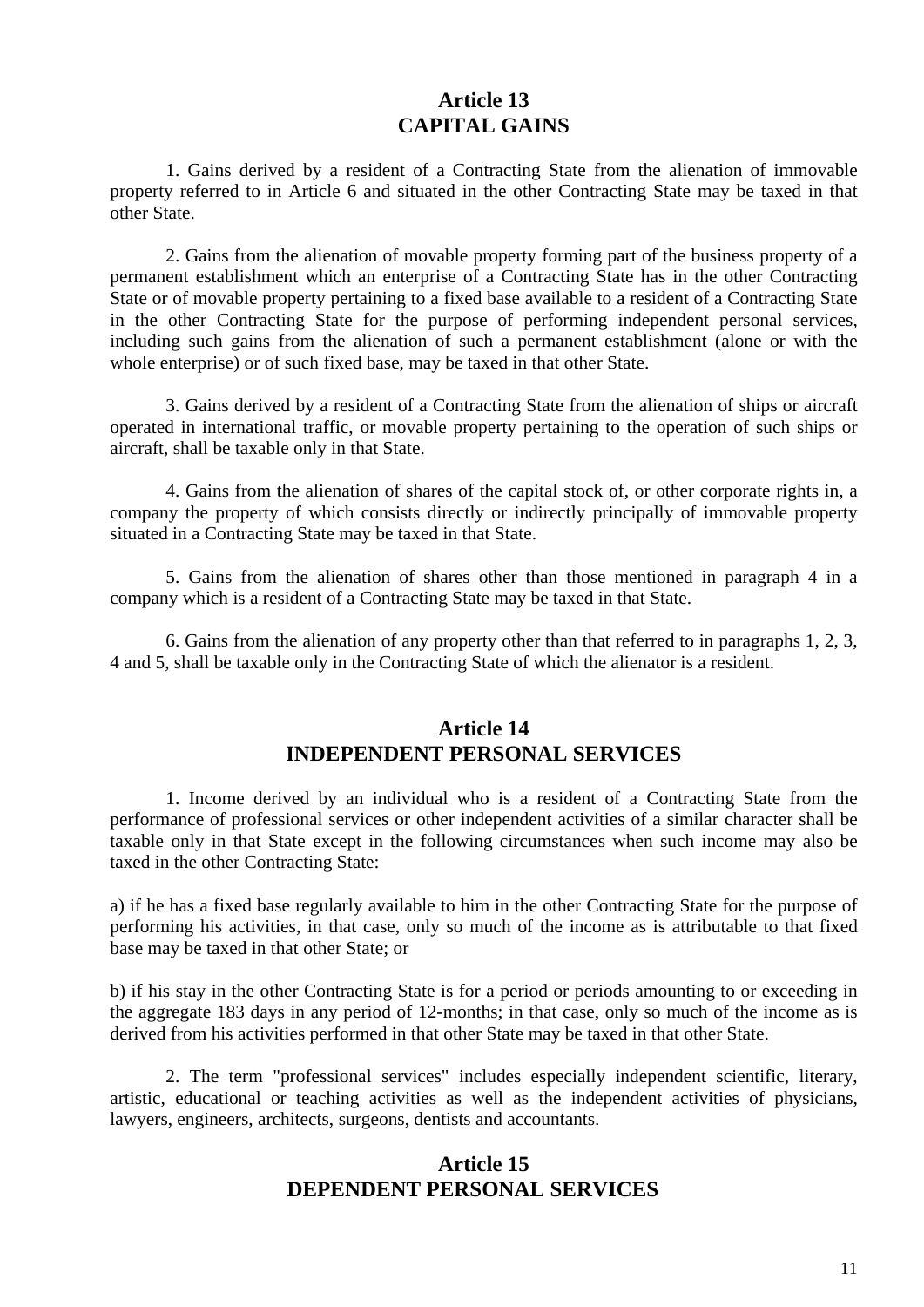1. Subject to the provisions of Articles 16, 18, 19, 20 and 21, salaries, wages and other similar remuneration derived by a resident of a Contracting State in respect of an employment shall be taxable only in that State unless the employment is exercised in the other Contracting State. If the employment is so exercised, such remuneration as is derived therefrom may be taxed in that other State.

2. Notwithstanding the provisions of paragraph 1, remuneration derived by a resident of a Contracting State in respect of an employment exercised in the other Contracting State shall be taxable only in the first-mentioned State if:

a) the recipient is present in the other State for a period or periods not exceeding in the aggregate 183 days in any twelve month period commencing or ending in the fiscal year concerned, and

b) the remuneration is paid by, or on behalf of, an employer who is not a resident of the other State, and

c) the remuneration is not borne by a permanent establishment or a fixed base which the employer has in the other State.

3. Notwithstanding the preceding provisions of this Article, remuneration derived in respect of an employment exercised aboard a ship or aircraft operated in international traffic by an enterprise of a Contracting State may be taxed in that State.

#### **Article 16 DIRECTORS'' FEES**

Directors' fees and other similar payments derived by a resident of a Contracting State in his capacity as a member of the board of directors of a company which is a resident of the other Contracting State may be taxed in that other State.

#### **Article 17 ARTISTES AND SPORTSPERSONS**

1. Notwithstanding the provisions of Articles 14 and 15, income derived by a resident of a Contracting State as an entertainer, such as a theatre, motion picture, radio or television artiste, or a musician, or as a sportsperson, from his personal activities as such exercised in the other Contracting State, may be taxed in that other State.

2. Where income in respect of personal activities exercised by an entertainer or a sportsperson in his capacity as such accrues not to the entertainer or sportsperson himself but to another person, that income may, notwithstanding the provisions of articles 7, 14 and 15, be taxed in the Contracting State in which the activities of the entertainer or sportsperson are exercised.

3. Notwithstanding the provisions of paragraphs 1 and 2, income derived by a resident of a Contracting State from his personal activities as an entertainer or as a sportsperson shall be taxable only in that State if the activities are exercised in the other Contracting State within the framework of a cultural or sports exchange programs approved by both Contracting States.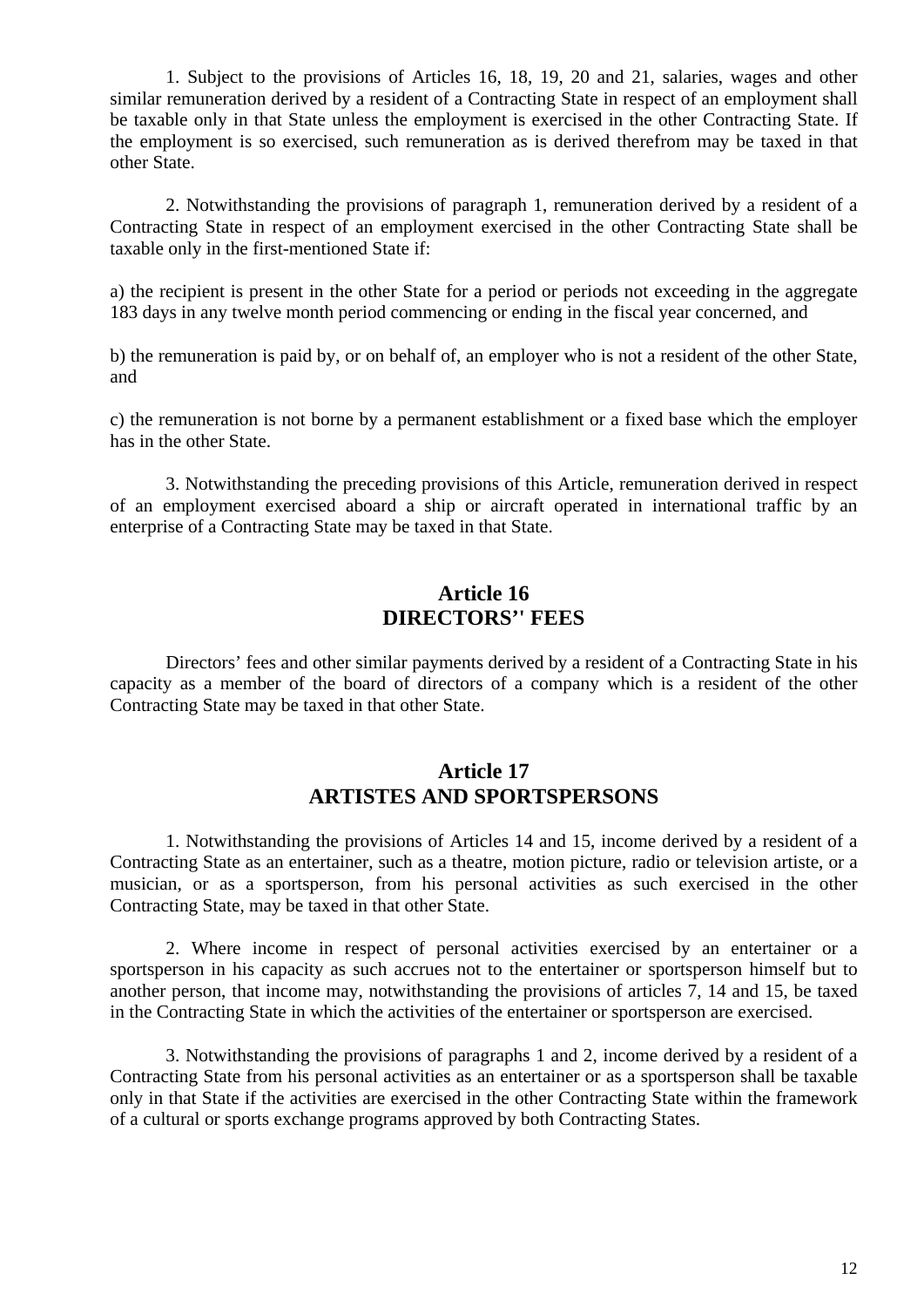#### **Article 18 PENSIONS**

Subject to the provisions of paragraph 2 of Article 19, pensions and other similar remuneration paid to a resident of a Contracting State in consideration of past employment shall be taxable only in that State.

#### **Article 19 GOVERNMENT SERVICE**

1. a) Salaries, wages and other similar remuneration, other than a pension, paid by a Contracting State or a political subdivision or a local authority thereof to an individual in respect of services rendered to that State or subdivision or authority shall be taxable only in that State.

b) However, such salaries, wages and other similar remuneration shall be taxable only in the other Contracting State if the services are rendered in that State and the individual is a resident of that State who:

(i) is a national of that State; or

(ii) did not become a resident of that State solely for the purpose of rendering the services.

2. a) Any pension paid by, or out of funds created by, a Contracting State or a political subdivision or a local authority thereof to an individual in respect of services rendered to that State or subdivision or authority shall be taxable only in that State.

b) However, such pension shall be taxable only in the other Contracting State if the individual is a resident of, and a national of, that State.

3. The provisions of Articles 15. 16, 17 and 18 shall apply to salaries, wages and other similar remuneration and to pensions in respect of services rendered in connection with a business carried on by a Contracting State or a political subdivision or a local authority thereof.

#### **Article 20 PROFESSORS, TEACHERS AND RESEARCH SCHOLARS**

1. A professor, teacher or research scholar who is or was a resident of the Contracting State immediately before visiting the other Contracting State for the purpose of teaching or engaging in research, or both, at a university, college or other similar institution in that other Contracting State recognised by the Government of that other Contracting State shall be exempt from tax in that other State on any remuneration for such teaching or research for a period not exceeding 2 years from the date of his arrival in that other State.

2. The provisions of paragraph 1 of this Article shall not apply to remuneration from research if such research is undertaken not in the public interest but primarily for the private benefit of a specific person or persons.

3. For the purposes of this Article, an individual shall be deemed to be a resident of a Contracting State if he is resident in that State in the fiscal year in which he visits the other Contracting State or in the immediately preceding fiscal year.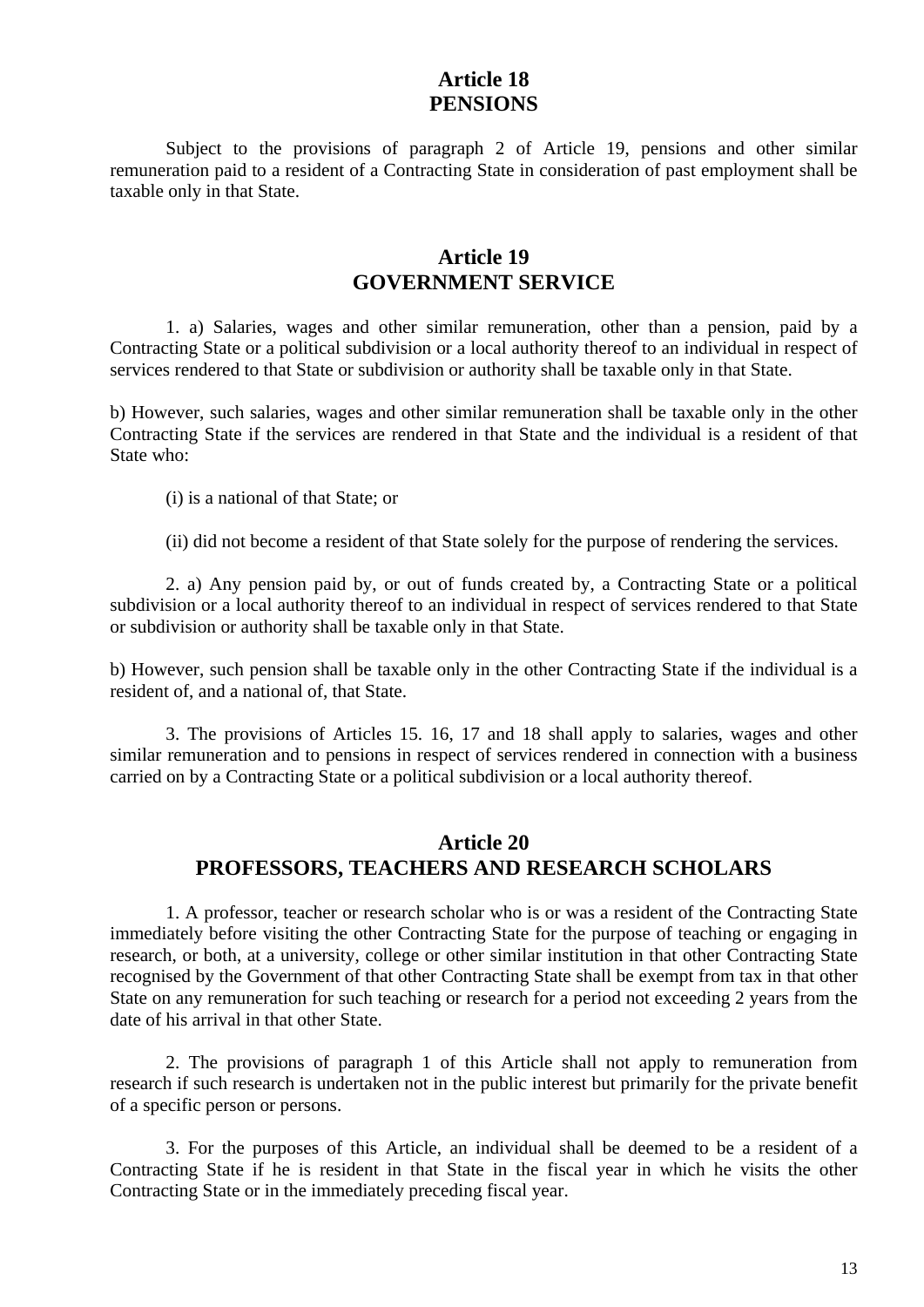#### **Article 21 STUDENTS**

1. A student who is or was a resident of one of the Contracting States immediately before visiting the other Contracting State and who is present in that other Contracting State solely for the purpose of his education or training, shall besides grants, loans and scholarships be exempt from tax in that other State on payments made to him for the purpose of his maintenance, education or training, provided that such payments arise from sources outside that State.

2. In respect of grants, scholarships and remuneration from employment not covered by paragraph 1, a student or business apprentice referred to in paragraph 1 shall, in addition, be entitled during such education or training to the same exemptions, reliefs or reductions in respect of taxes available to residents of the Contracting State which he is visiting.

3 The benefits of this Article shall extend only for such period of time as may be reasonable or customarily required to complete the education or training undertaken.

#### **Article 22 OTHER INCOME**

1. Items of income of a resident of a Contracting State, wherever arising, not dealt with in the foregoing Articles of this Convention shall be taxable only in that State.

2. The provisions of paragraph 1 shall not apply to income, other than income from immovable property as defined in paragraph 2 of Article 6, if the recipient of such income, being a resident of a Contracting State, carries on business in the other Contracting State through a permanent establishment situated therein, or performs in that other State independent personal services from a fixed base situated therein, and the right or property in respect of which the income is paid is effectively connected with such permanent establishment or fixed base. In such case the provisions of Article 7 or Article 14, as the case may be, shall apply.

3. Notwithstanding the provisions of paragraph 1, if a resident of a Contracting State derives income from sources within the other Contracting State in form of lotteries, crossword puzzles, races including horse races, card games and other games of any sort or gambling or betting of any nature whatsoever, such income may be taxed in the other Contracting State.

4. Notwithstanding the provisions of paragraphs 1 and 2, items of income of a resident of a Contracting State not dealt with in the foregoing Articles of this Convention and arising in the other Contracting State may also be taxed in that other State.

#### **Article 23 METHODS FOR ELIMINATION OF DOUBLE TAXATION**

Double taxation shall be eliminated as follows:

1. In India:

a) Where a resident of India derives income which, in accordance with the previsions of this Convention, may be taxed in Armenia, India shall allow as a deduction from the tax on the income of that resident, an amount equal to the income tax paid in Armenia.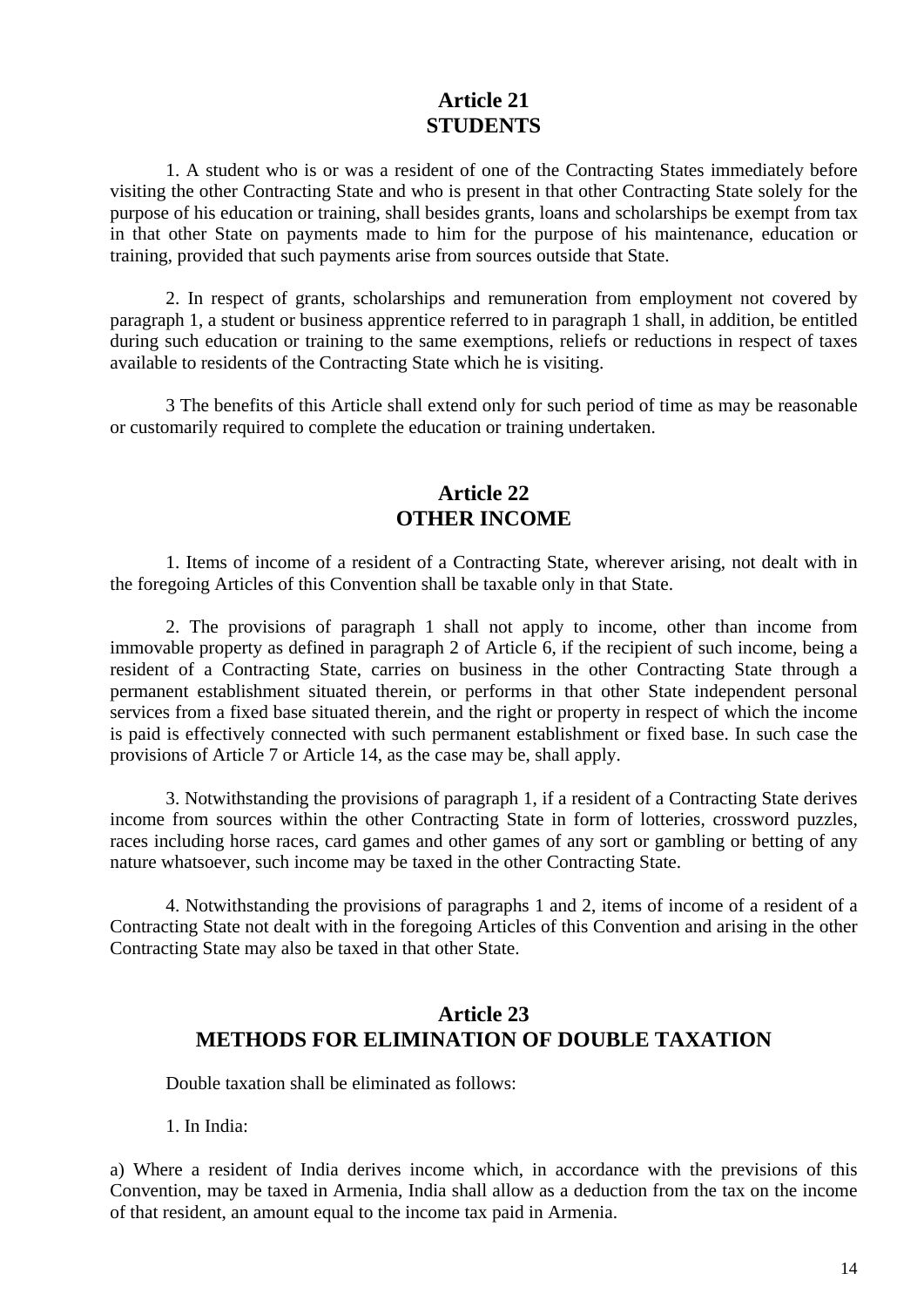Such deduction shall not, however, exceed that portion of the income tax as computed before the deduction is given, which is attributable, as the case may be, to the income which may be taxed in Armenia.

b) Where in accordance with any provision of the Convention income derived by a resident of India is exempt from tax in India, India may nevertheless, in calculating the amount of tax on the remaining income of such resident, take into account the exempted income.

2. In Armenia:

a) Where a resident of Armenia derives income which, in accordance with the provisions of this Convention, may be taxed in India, Armenia shall allow as a deduction from the tax on the income of that resident, an amount equal to the income tax paid in India.

Such deduction shall not, however, exceed that part of the income tax, as computed before the deduction is given, which is attributable, as the case may be, to the income which may be taxed in India.

b) Where in accordance with any provision of the Convention, income derived by a resident of Armenia is exempt from tax in Armenia, Armenia may nevertheless, in calculating the amount of tax on the remaining income of such resident take into account the exempted income.

#### **Article 24 NON-DISCRIMINATION**

1. Nationals of a Contracting State shall not be subjected in the other Contracting State to any taxation or any requirement connected therewith, which is other or more burdensome than the taxation and connected requirements to which nationals of that other State in the same circumstances, in particular with respect to residence, are or may be subjected. This provision shall, notwithstanding the provisions of Article 1, also apply to persons who are not residents of one or both of the Contracting States.

2. The taxation on a permanent establishment which an enterprise of a Contracting State has in the other Contracting State shall not be less favourably levied in that other State than the taxation levied on enterprises of that other State carrying on the same activities. This provision shall not be construed as obliging a Contracting State to grant to residents of the other Contracting State any personal allowances, reliefs and reductions for taxation purposes on account of civil status or family responsibilities which it grants to its own residents. This provision shall not be construed as preventing a Contracting State from taxation of the profits of a permanent establishment of the company of the other Contracting State within the framework of provisions of domestic law of the first mentioned Contracting State, nor as being in conflict with the provisions of paragraph 3 of Article 7.

3. Except where the provisions of paragraph 1 of Article 9, paragraph 7 of Article 11, or paragraph 6 of Article 12, apply, interest, royalties and other disbursements paid by an enterprise of a Contracting State to a resident of the other Contracting State shall, for the purpose of determining the taxable profits of such enterprise, be deductible under the same conditions as if they had been paid to a resident of the first-mentioned State. Similarly, and debts of an enterprise of a Contracting State to a resident of the other Contracting State shall, for the purpose of determining the taxable capital of such enterprise, be deductible under the same conditions as if they had been contracted to a resident of the first-mentioned State.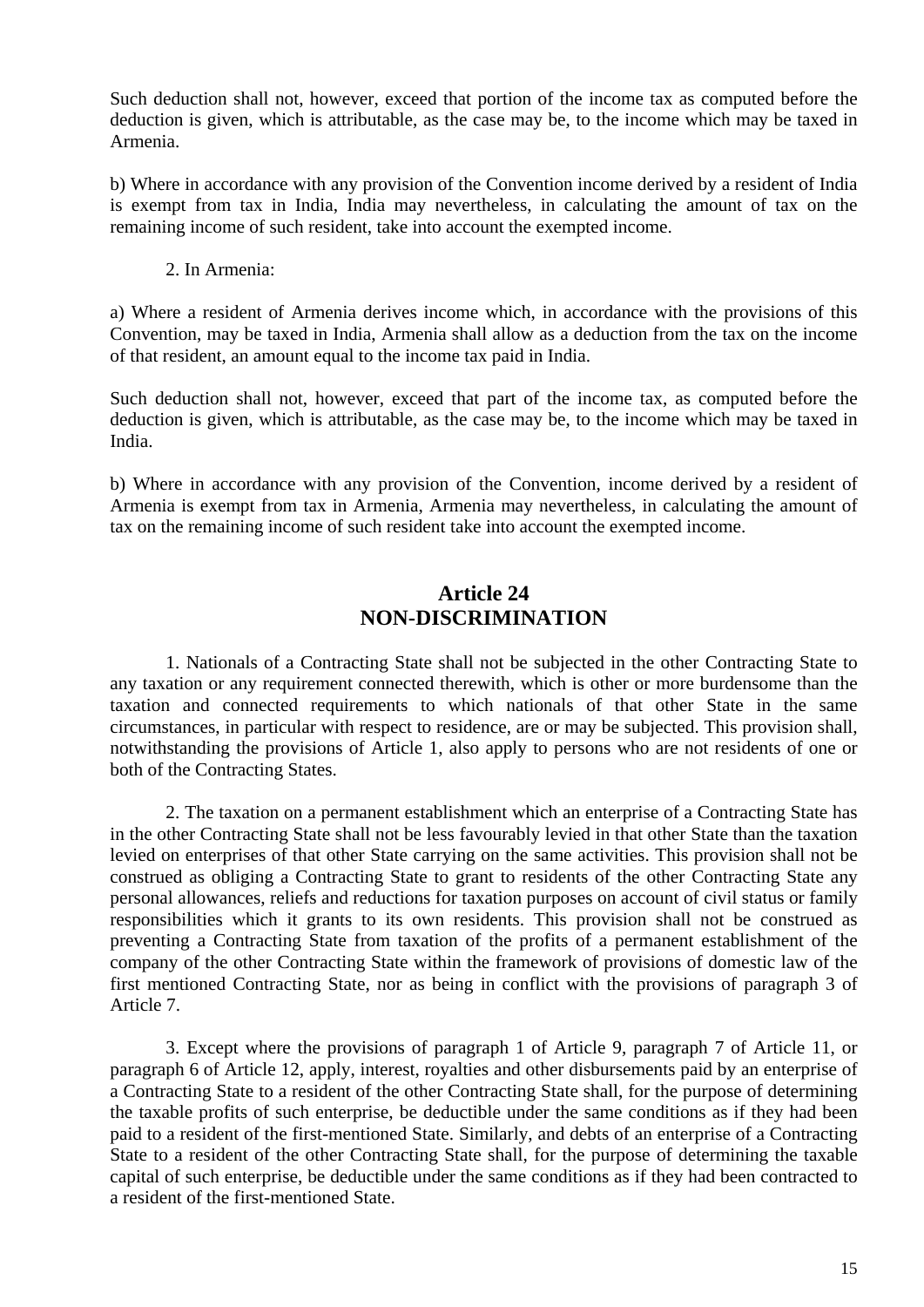4. Enterprises of a Contracting State, the capital of which is wholly or partly owned or controlled directly or indirectly, by one or more residents of the other Contracting State, shall not be subjected in the first-mentioned State to any taxation or any requirement connected therewith which is other or more burdensome than the taxation and connected requirements to which other similar enterprises of the first-mentioned State are or may be subjected.

5. The provisions of this Article shall, notwithstanding the provisions of Article 2, apply to taxes of every kind and description.

#### **Article 25 MUTUAL AGREEMENT PROCEDURE**

1. Where a person considers that the actions of one or both of the Contracting States result or will result for him in taxation not in accordance with the provisions of this Convention, he may, irrespective of the remedies provided by the domestic law of those States, present his case to the competent authority of the Contracting State of which hi is a resident or, if his case comes under paragraph 1 of Article 24, to that of the Contracting State of which he is a national. The case must be presented within three years from the first notification of the action resulting in taxation not in accordance with the provisions of the Convention.

2. The competent authority shall endeavour, if the objection appears to it to be justified and if it is not itself able to arrive at a satisfactory solution, to resolve the case by mutual agreement with the competent authority of the Contracting State, with a view to the avoidance of taxation which is not in accordance with the Convention. Any agreement reached shall be implemented notwithstanding any time limits in the domestic law of the Contracting States.

3. The competent authorities of the Contracting States shall endeavour to resolve by mutual agreement any difficulties or doubts arising as to the interpretation or application of the Convention. They may also consult together for the elimination of double taxation in cases not provided for in the Convention.

4. The competent authorities of the Contracting States may communicate with each other directly for the purpose of reaching an agreement in the sense of the preceding paragraphs. When it seems advisable in order to reach agreement to have an oral exchange of opinions, such exchange may take place through a Commission consisting of representatives of the competent authorities of the Contracting States.

#### **Article 26 EXCHANGE OF INFORMATION**

1. The competent authorities of the Contracting States shall exchange such information (including documents or certified copies of the documents) as is necessary for carrying out the provisions of this Convention or of the domestic laws concerning taxes of every kind and description imposed on behalf of the Contracting States, or of their political subdivisions or local authorities insofar as the taxation thereunder is not contrary to the Convention. The exchange of information is not restricted by Articles 1 and 2. Any information received by a Contracting State shall be treated as secret in the same manner as information obtained under the domestic laws of that State and shall be disclosed only to persons or authorities (including courts and administrative bodies) concerned with the assessment or collection of, the enforcement or prosecution in respect of, or the determination of appeals in relation to the taxes referred in the first sentence. Such persons or authorities shall use the information only for such purposes. They may disclose the information in public court proceedings or in judicial decisions.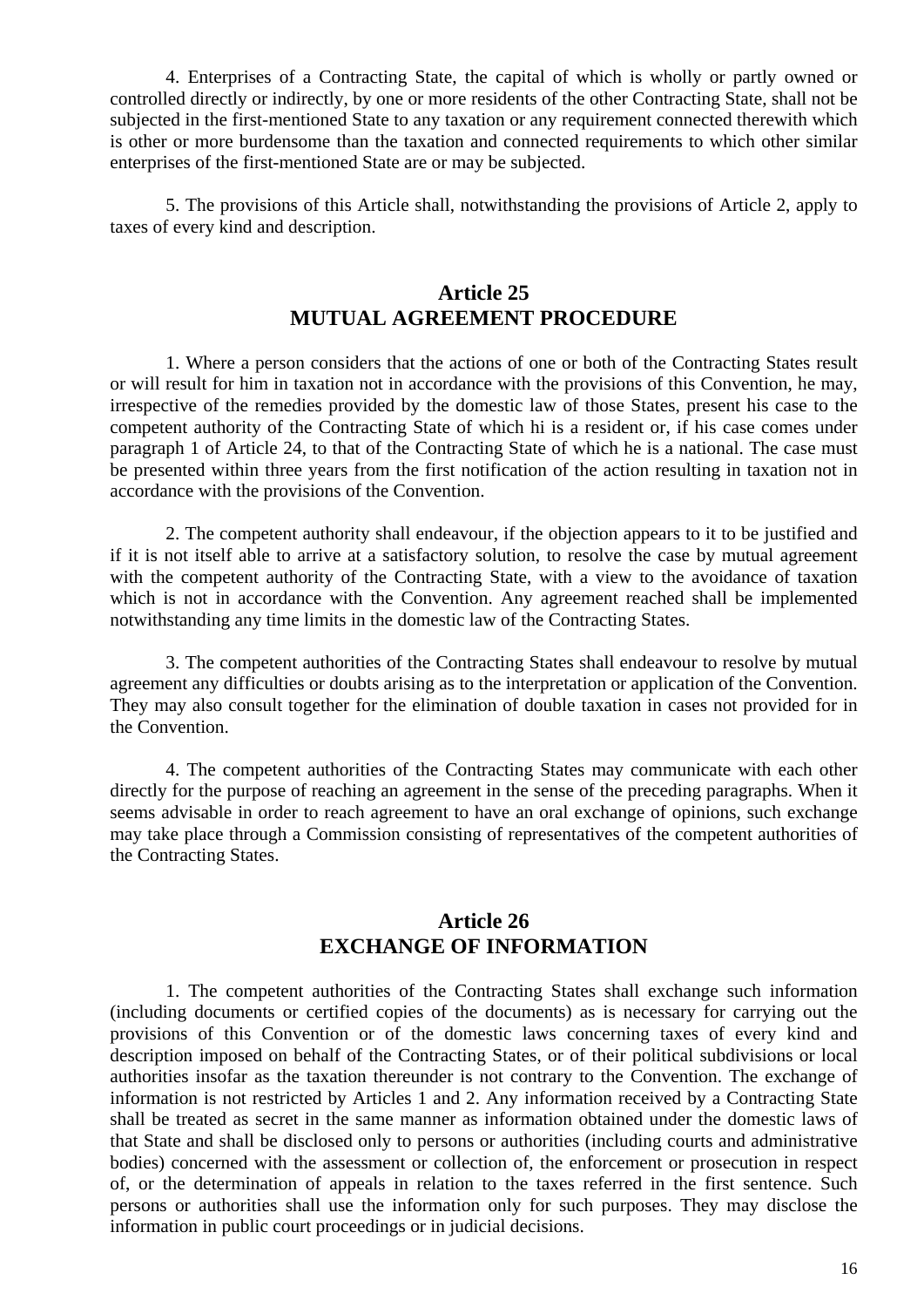2. In no case shall the provisions of paragraph 1 be construed so as to impose on a Contracting State the obligation:

a) to carry out administrative measures at variance with the laws and administrative practice of that or of the other Contracting State;

b) to supply information (including documents or certified copies of the documents) which is not obtainable under the laws or in the normal course of the administration of that or of the other Contracting State;

c) to supply information which would disclose any trade, business, industrial, commercial or professional secret or trade process, or information, the disclosure of which would be contrary to public policy (ordre public).

#### **Article 27 ASSISTANCE IN THE COLLECTION OF TAXES**

1. The Contracting States shall lend assistance to each other in the collection of revenue claims. This assistance is not restricted by Articles 1 and 2. The competent authorities of the Contracting States may by mutual agreement settle the mode of application of this Article.

2. The term "revenue claim" as used in this Article means an amount owed in respect of taxes of every kind and description imposed on behalf of the Contracting States, or of their political subdivisions or local authorities, insofar as the taxation thereunder is not contrary to this Convention or any other instrument to which the Contracting States are parties, as well as interest, administrative penalties and costs of collection or conservancy related to such amount.

3. When a revenue claim of a Contracting State is enforceable under the laws of that State and is owed by a person who, at that time, cannot, under the laws of that State, prevent its collection, that revenue claim shall, at the request of the competent authority of that State, be accepted for purposes of collection by the competent authorities of the other Contracting State. That revenue claim shall be collected by that other State in accordance with the provisions of its laws applicable to the enforcement and collection of its own taxes as if the revenue claim were a revenue claim of that other State.

4. When a revenue claim of a Contracting State is a claim in respect of which that State may, under its law, take measures of conservancy with a view to ensure its collection, that revenue claim shall, at the request of the competent authority of that State, be accepted for purposes of taking measures of conservancy by the competent authority of the other Contracting State. That other State shall take measures of conservancy in respect of that revenue claim in accordance with the provisions of its laws as if the revenue claim were a revenue claim of that other State even if, at the time when such measures are applied, the revenue claim is not enforceable in the first-mentioned State or is owed by a person who has a right to prevent its collection.

5. Notwithstanding the provisions of paragraphs 3 and 4, a revenue claim accepted by a Contracting State for purposes of paragraph 3 or 4 shall not, in that State, be subject to the time limits or accorded any priority applicable to a revenue claim under the laws of that State by reason of its nature as such. In addition, a revenue claim accepted by a Contracting State for the purposes of paragraph 3 or 4 shall not, in that State, have any priority applicable to that revenue claim under the laws of the other Contracting State.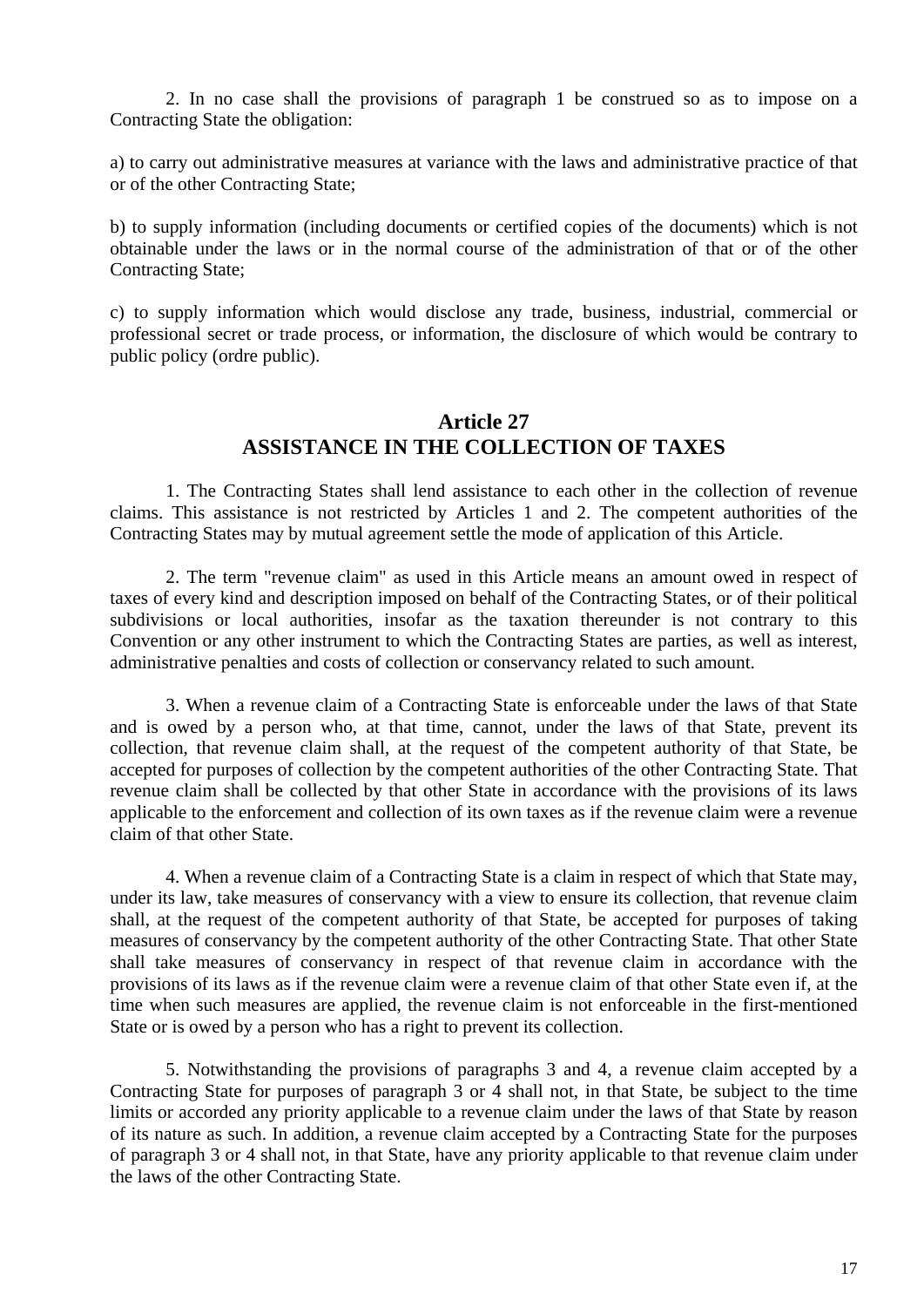6. Proceedings with respect to the existence, validity or the amount of a revenue claim of a Contracting State shall only be brought before the courts or administrative bodies of that State. Nothing in this Article shall be construed as creating or providing any right to such proceedings before any court or administrative body of the other Contracting State.

7. Where, at any time after a request has been made by a Contracting State under paragraph 3 or 4 and before the other Contracting State has collected and remitted the relevant revenue claim to the first-mentioned State, the relevant revenue claim ceases to be

a) in the case of a request under paragraph 3, a revenue claim of the first-mentioned State that is enforceable under the laws of that State and is owed by a person who, at that time, cannot, under the laws of that State, prevent its collection, or

b) in the case of a request under paragraph 4, a revenue claim of the first-mentioned State in respect of which that State may, under its laws, take measures of conservancy with a view to ensure its collection

the competent authority of the first-mentioned State shall promptly notify the competent authority of the other State of that fact and, at the option of the other State, the first-mentioned State shall either suspend or withdraw its request.

8. In no case shall the provisions of this Article be construed so as to impose on a Contracting State the obligation:

a) to carry out administrative measures at variance with the laws and administrative practice of that or of the other Contracting State;

b) to carry out measures which would be contrary to public policy (ordre public);

c) to provide assistance if the other Contracting State has not pursued all reasonable measures of collection or conservancy, as the case may be, available under its laws or administrative practice;

d) to provide assistance in those cases where the administrative burden for that State is clearly disproportionate to the benefit to be derived by the other Contracting State.

#### **Article 28 LIMITATION OF BENEFITS**

1. Except as otherwise provided in this Article, a resident of a Contracting State who derives income from the other Contracting State shall be entitled to all the benefits of this Convention otherwise accorded to residents of a Contracting State only if such resident is a "qualified person" as defined in paragraph 2 and meets the other conditions of this Convention for the obtaining of such benefits.

2. A resident of a Contracting State is a qualified person for a fiscal year only if such resident is either:

a) an individual;

b) a qualified governmental entity;

c) a company, if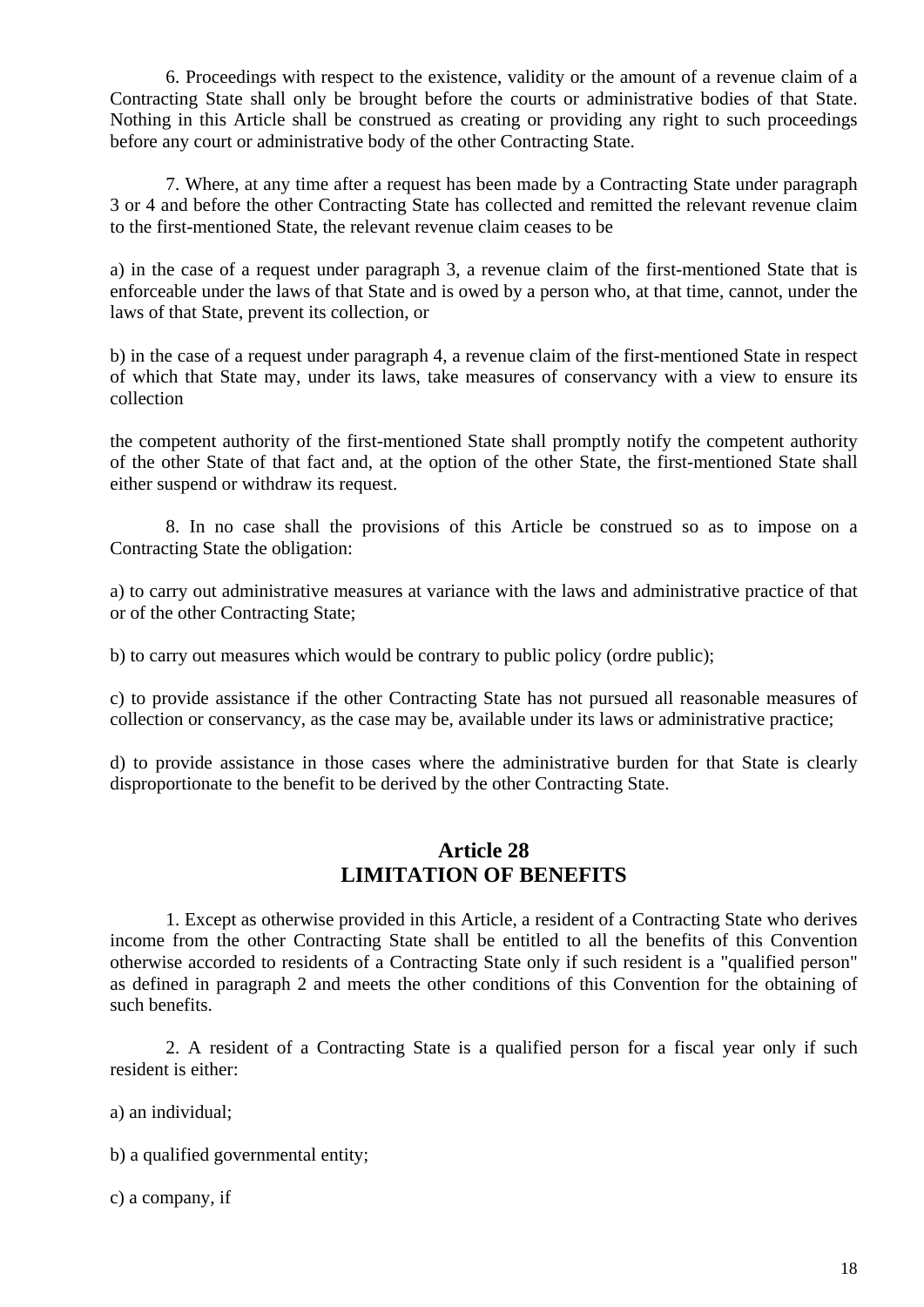i) the principal class of its shares is listed on a recognized stock exchange specified in subparagraph a) or b) of paragraph 6 and is regularly traded on one or more recognized stock exchanges, or

ii) at least 50 per cent of the aggregate vote and value of the shares in the company is owned directly or indirectly by five or fewer companies entitled to benefits under subdivision i) of this subparagraph, provided that, in the case of indirect ownership, each intermediate owner is a resident of either Contracting State;

d) a charity or other tax-exempt entity, provided that, in the case of a pension trust or any other organization that is established exclusively to provide pension or other similar benefits, more than 50 per cent of the person's beneficiaries, members or participants are individuals resident in either Contracting State; or

e) a person other than an individual, if:

i) on at least half the days of the fiscal year persons that are qualified persons by reason of subparagraph a), b) or d) or subdivision c) i) of this paragraph own, directly or indirectly, at least 50 per cent of the aggregate vote and value of the shares or other beneficial interests in the person, and

ii) less than 50 per cent of the person's gross income for the taxable year is paid or accrued, directly or indirectly, to persons who are not residents of either Contracting State in the form of payments that are deductible for purposes of the taxes covered by this Convention in the person's State of residence (but not including arm's length payments in the ordinary course of business for services or tangible property and payments in respect of financial obligations to a bank, provided that where such a bank is not a resident of a Contracting State such payment is attributable to a permanent establishment of that bank located in one of the Contracting States).

3. a) A resident of a Contracting State will be entitled to benefits of the Convention with respect to an item of income, derived from the other State, regardless of whether the resident is a qualified person, if the resident is actively carrying on business in the first-mentioned State (other than the business of making or managing investments for the resident' s own account, unless these activities are banking, insurance or securities activities carried on by a bank, insurance company or registered securities dealer), the income derived from the other Contracting State is derived in connection with, or is incidental to, that business and that resident satisfies the other conditions of this Convention for the obtaining of such benefits.

b) If the resident or any of its associated enterprises carries on a business activity in the other Contracting State which gives rise to an item of income, subparagraph a) shall apply to such item only if the business activity in the first-mentioned State is substantial in relation to business carried on in the other State. Whether a business activity is substantial for purposes of this paragraph will be determined based on all the facts and circumstances.

c) In determining whether a person is actively carrying on business in a Contracting State under subparagraph a), activities conducted by a partnership in which that person is a partner and activities conducted by persons connected to such person shall be deemed to be conducted by such person. A person shall be connected to another if one possesses at least 50 per cent of the beneficial interest in the other (or, in the case of a company, at least 50 per cent of the aggregate vote and value of the company's shares) or another person possesses, directly or indirectly, at least 50 per cent of the beneficial interest (or, in the case of a company, at least 50 per cent of the aggregate vote and value of the company' s shares) in each person. In any case, a person shall be considered to be connected to another if, based on all the facts and circumstances, one has control of the other or both are under the control of the same person or persons.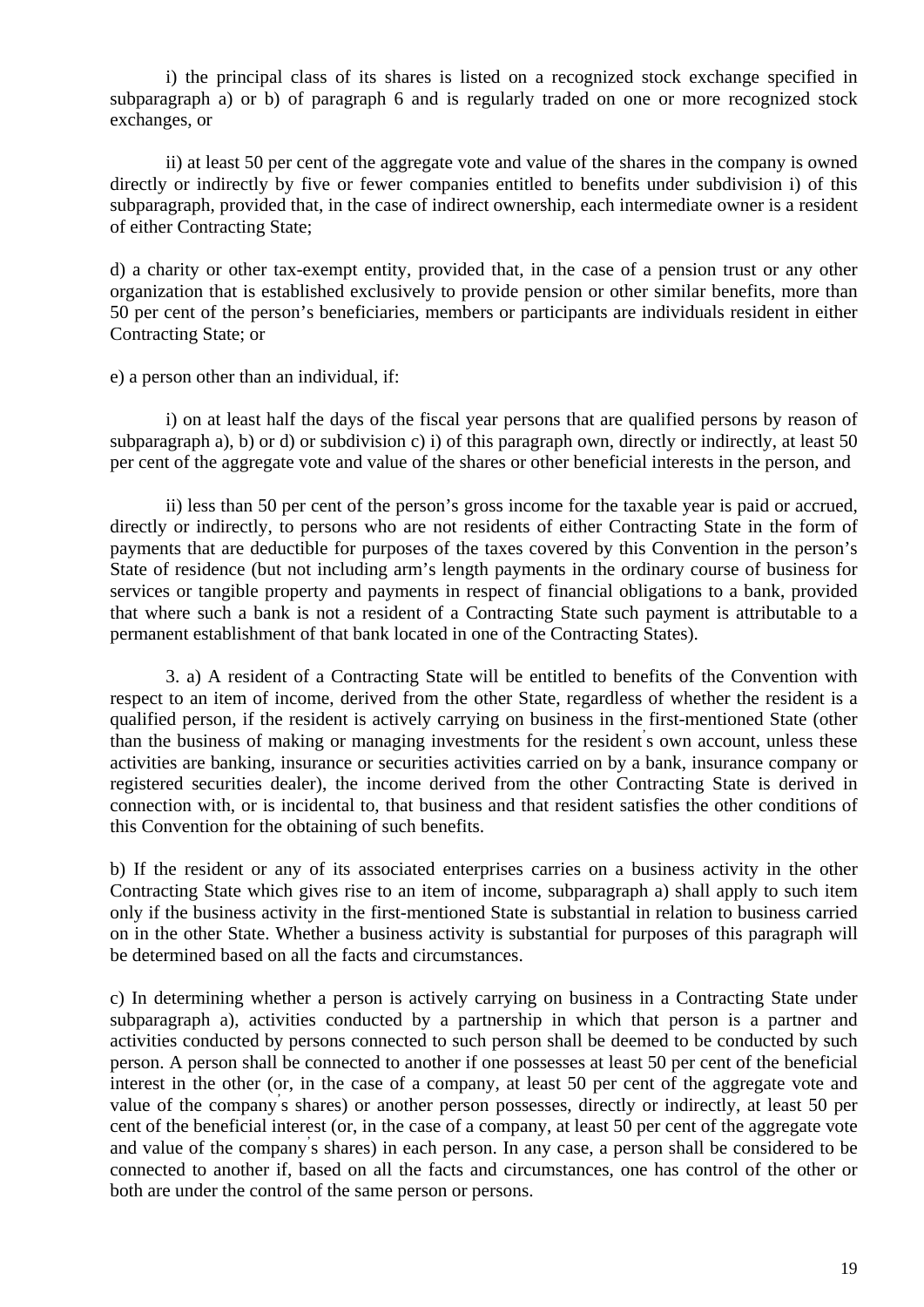4. Notwithstanding the preceding provisions of this Article, if a company that is a resident of a Contracting State, or a company that controls such a company, has outstanding a class of shares

a) which is subject to terms or other arrangements which entitle its holders to a portion of the income of the company derived from the other Contracting State that is larger than the portion such holders would receive absent such terms or arrangements ("the disproportionate part of the income"); and

b) 50 per cent or more of the voting power and value of which is owned by persons who are not qualified persons

the benefits of this Convention shall not apply to the disproportionate part of the income.

5. A resident of a Contracting State that is neither a qualified person pursuant to the provisions of paragraph 2 or entitled to benefits under paragraph 3 or 4 shall, nevertheless, be granted benefits of the Convention if the competent authority of that other Contracting State determines that the establishment, acquisition or maintenance of such person and the conduct of its operations did not have as one of its principal purposes the obtaining of benefits under the Convention.

6. For the purposes of this Article the term "recognized stock exchange" means:

a) in India: stock exchange which is for the time being recognised by the Central Government under Section 4 of the Security Contract (regulation) at 1956;

b) in Armenia: ARMMEX;

c) any other stock exchange which the competent authorities agree to recognize for the purposes of this Article.

#### **Article 29 MEMBERS OF DIPLOMATIC MISSIONS AND CONSULAR POSTS**

Nothing in this Convention shall affect the fiscal privileges of members of diplomatic missions or consular posts under the general rules of international law or under the provisions of special agreements.

#### **Article 30 ENTRY INTO FORCE**

1. The Contracting States shall notify each other in writing, through diplomatic channels, of the completion of the procedures required by the respective laws for the entry into force of this Convention.

2. This Convention shall enter into force on the date of the later of the notifications referred to in paragraph 1 of this Article.

3. The provisions of this Convention shall have effect:

a) In India: